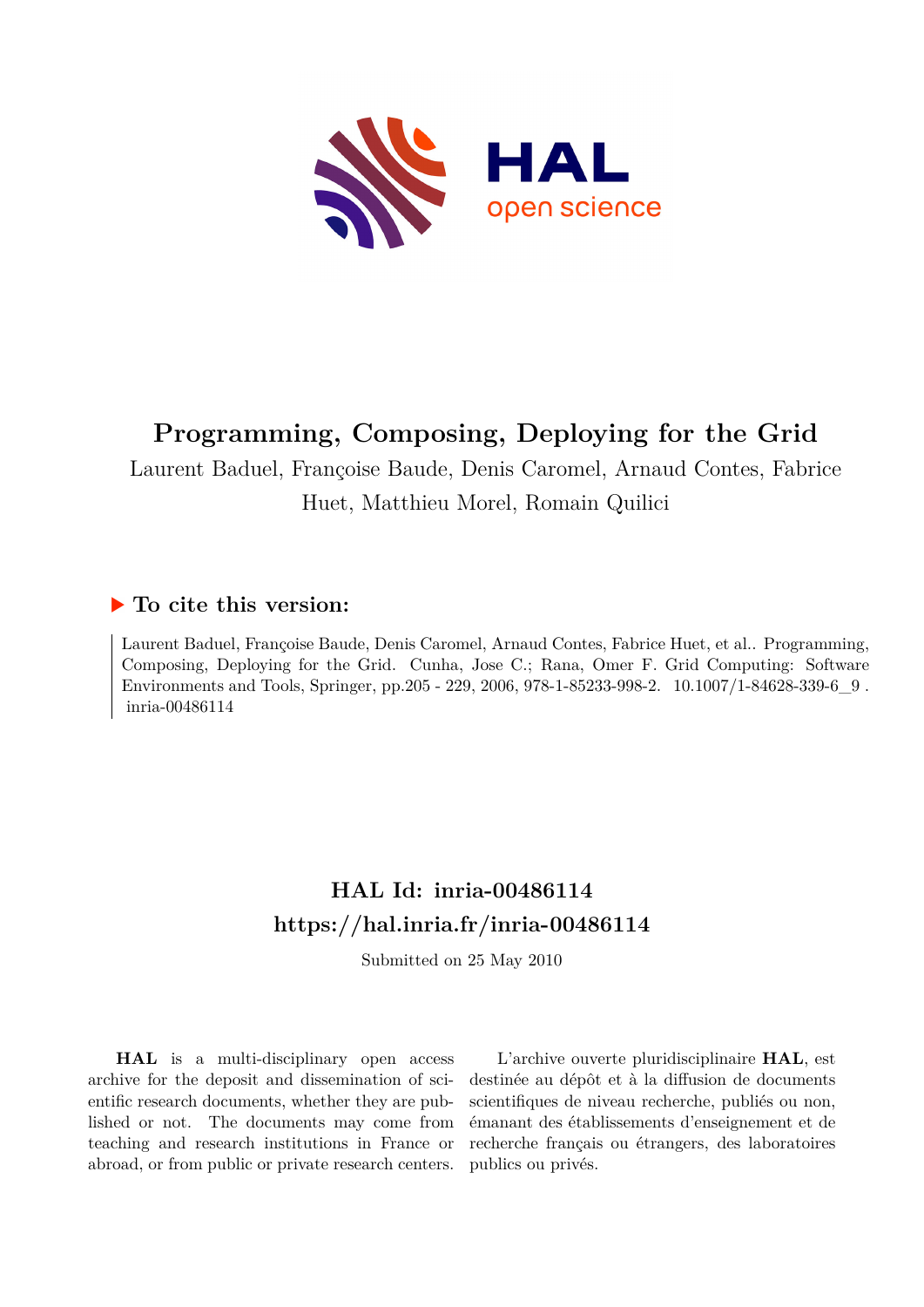# Programming, Composing, Deploying for the Grid

Laurent Baduel, Françoise Baude, Denis Caromel, Arnaud Contes, Fabrice Huet, Matthieu Morel, and Romain Quilici

OASIS - Joint Project CNRS / INRIA / University of Nice Sophia-Antipolis INRIA - 2004 route des Lucioles - B.P. 93 - 06902 Valbonne Cedex, France FirstName.LastName@sophia.inria.fr

Abstract. Grids raise new challenges in the following way: heterogeneity of underlying machines/networks and runtime environments (types and performance characteristics), not a single administrative domain, versatility. So the need to have appropriate programming and runtime solutions in order to write, deploy then execute applications on such heterogeneous distributed hardware in an effective and efficient manner. We propose in this article a solution to those challenges which takes the form of a programming and deployment framework featuring parallel, mobile, secure and distributed objects and components.

Keywords: Distributed objects, components, mobility, monitoring, deployment, security, mapping.

# 1 Introduction

#### 1.1 Motivation

In this article, we present a contribution to the problem of software reuse, integration and deployment for parallel and distributed computing. Our approach takes the form of a programming and deployment framework featuring parallel, mobile, secure and distributed objects and components. We especially target Grid computing, but our approach also applies to application domains such as mobile and ubiquitous distributed computing on the Internet (where high performance, high availability, ease of use, etc., are of importance).

Below are the main current problems raised by grid computing that we have identified, and for which we provide some solutions. For Grid applications development, there is a need to smoothly, seamlessly and dynamically integrate and deploy autonomous software, and for this to provide a *qlue* in the form of a software bus. Additionally, complexification of distributed applications and commodity of resources through grids are making the tasks of deploying those applications harder. So, there is a clear need for standard tools allowing versatile deployment and analysis of distributed applications. Grid applications must be able to cope with large variations in deployment: from intra-domain to multiple domains, going over private, to virtually-private, to public networks. As a consequence, the security should not be tied up in the application code, but rather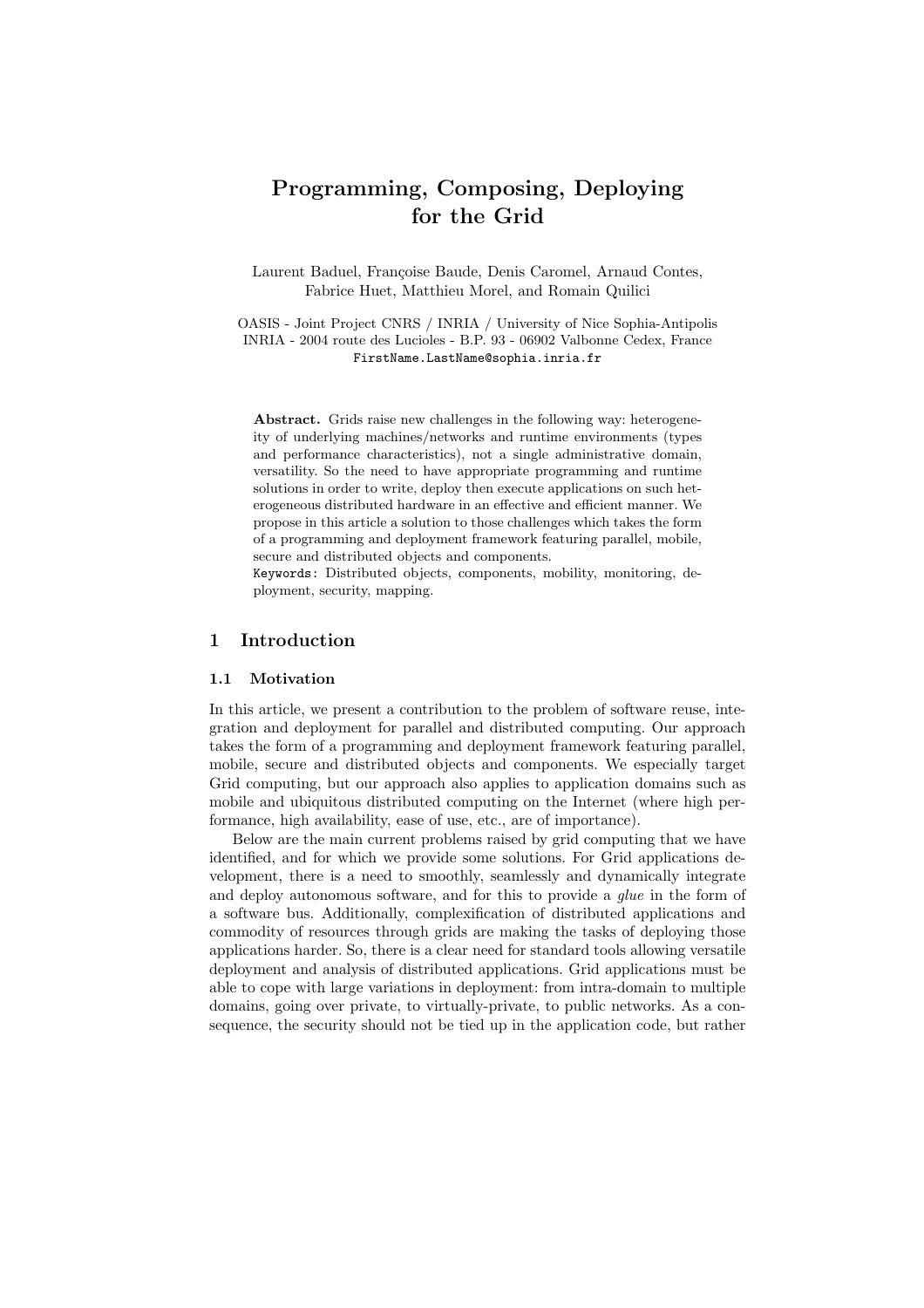easily configurable in a flexible, and abstract manner. Moreover, any large scale Grid application using hundreds or thousands of nodes will have to cope with migration of computations, for the sake of load balancing, change in resource availability, or just node failures.

We propose programming concepts, methodologies, and a framework for building meta-computing applications, that we think are well adapted to the hierarchical, highly distributed, highly heterogeneous nature of grid-computing. The framework is called ProActive, a Java-based middleware (programming model and environment) for object and component oriented parallel, mobile and distributed computing. As this article will show, ProActive is relevant for grid computing due to its secure deployment and monitoring aspects [1, 2], its efficient and typed collective communications [3], and component-based programming facilities [4] thanks to an implementation of the Fractal component model [5, 6], taking advantage of its hierarchical approach to component programming.

# 1.2 Context

Grid programmers may be categorized into three groups, such as defined in [7]: the first group are end users who program pre-packaged Grid applications by using a simple graphical or Web interface; the second group are those that know how to build Grid applications by composing them from existing application "components", for instance by programming (using scripting or compiled languages); the third group consists of the developers that build the individual components. Providing the user view of the Grid can also be seen as a twolevels programming model [8]: the second level is the integration of distributed components (developped at the first level), together into a complete executable.

In this context, the component model we propose addresses the second group of programmers; but we also address the third group by proposing a deployment and object-oriented programming model for autonomous grid-aware distributed software that may further be integrated if needed.

In the context of object oriented computing for grid, for which security is a concern, works such as Legion [9, 10] also provide an integrated approach like we do. But the next generation of programming models for wide area distributed computing is aimed at further enforcing code reuse and simplifying the developer's and integrator's task, by applying the component oriented methodology. We share the goal of providing a component-based high-performance computing solution with several projects such as: CCA [7] with the CCAT/XCAT toolkit [11] and Ccaffeine framework, Parallel CORBA objects [12] and GridCCM [13]. But, to our knowledge, what we propose is the first framework featuring hierarchical distributed components. This should clearly help in mastering the complexity of composition, deployment, re-usability required when programming and running large-scale distributed applications.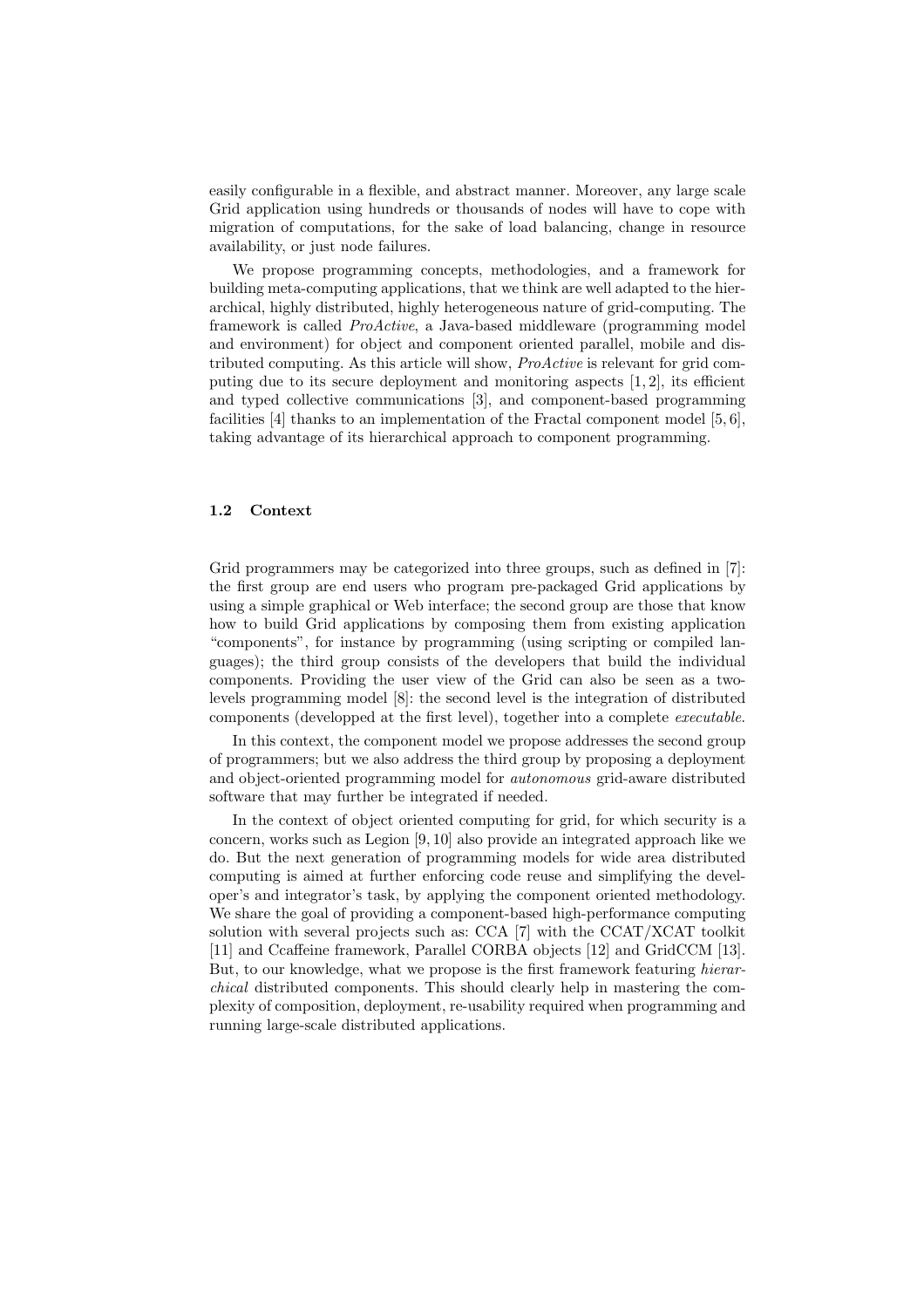#### 1.3 Plan

The organization of the paper is as follows: first we describe the parallel and distributed programming model we advocate for developing autonomous grid-aware software. Second, we define the concept of hierarchical, parallel, and distributed components yielding the concept of Grid components. The third part of the paper deals with concepts and tools useful during the life-cycle of a Grid application: deployment that moreover might need to be secure, visualization and monitoring of a Grid application and its associated runtime support (e.g. Java Virtual Machines), re-deployment by moving running activities and by rebuilding components.

# 2 Programming Distributed Mobile Objects

#### 2.1 Motivation

As grid computing is just one particular instance of the distributed computing arena, our claim is that proposed programming models and tools should not drastically depart from traditional distributed computing.

We present here the parallel and distributed conceptual programming model and at the same time, one of the many implementations we have done, called ProActive, which is in Java, besides others done with Eiffel and  $C_{++}$ , resp. called Eiffel// and  $C++//$  [14, 15]. The choice of the Java language is fundamental in order to hide heterogeneity of runtime supports, while the performance penalty is not too high compared with native code implementations (c.f. Java Grande benchmarks for instance [16]).

As ProActive is built on top of the Java standard APIs, mainly Java RMI and the Reflection APIs, it does not require any modification to the standard Java execution environment, nor does it make use of a special compiler, preprocessor or modified virtual machine. Additionally, the Java platform provides dynamic code loading facilities, very useful for tackling with complex deployment scenarios.

#### 2.2 Base Model

A distributed or concurrent application built using ProActive is composed of a number of medium-grained entities called active objects. Each active object has one distinguished element, the root, which is the only entry point to the active object. Each active object has its own thread of control and is granted the ability to decide in which order to serve the incoming method calls that are automatically stored in a queue of pending requests. Method calls sent to active objects are asynchronous with transparent future objects and synchronization is handled by a mechanism known as wait-by-necessity [17]. There is a short rendez-vous at the beginning of each asynchronous remote call, which blocks the caller until the call has reached the context of the callee. All of this semantics is built using meta programming techniques, which provide transparency and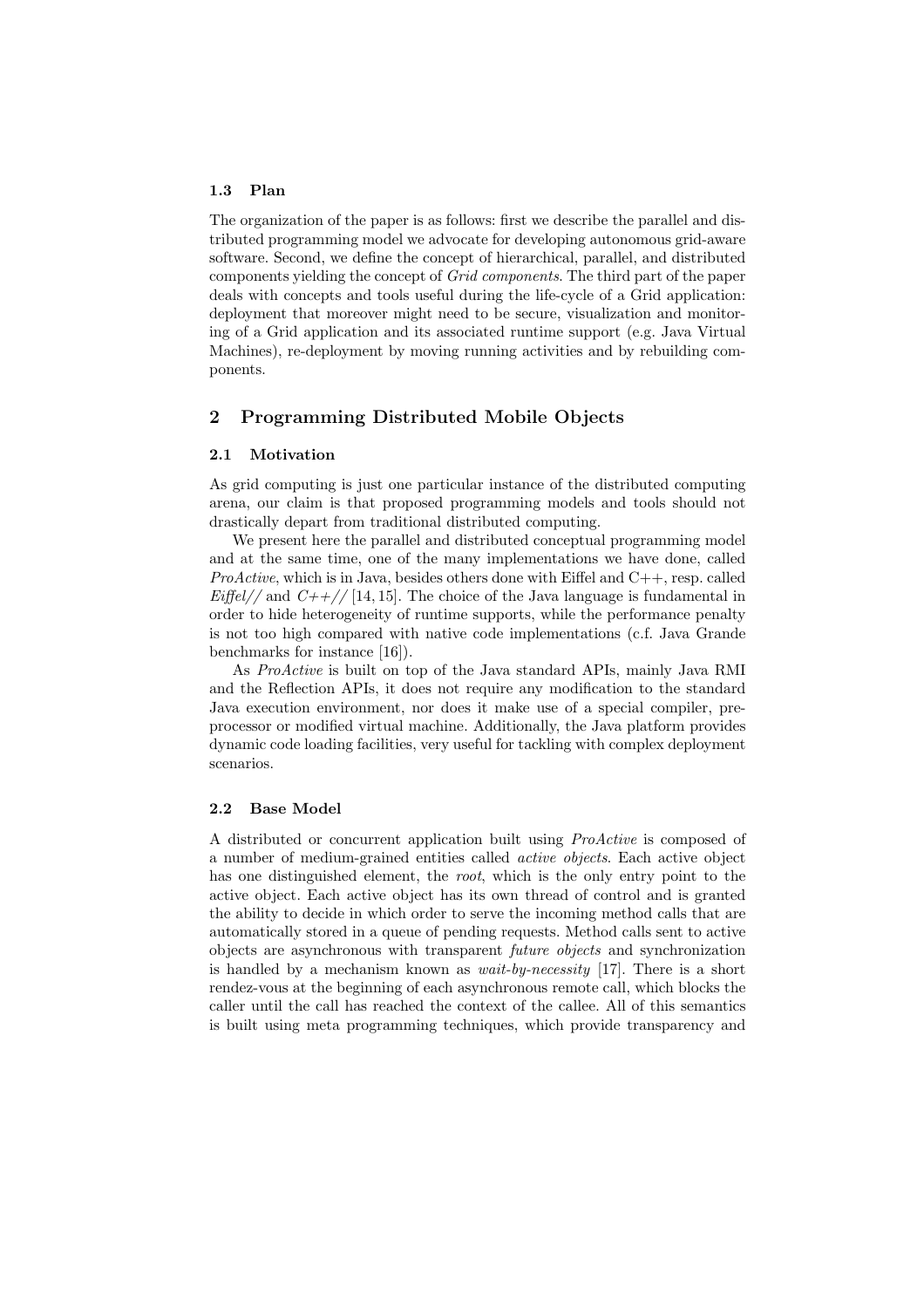the ground for adaptation of non-functional features of active objects to various needs.

We have deliberately chosen not to use an explicit message-passing based approach: we aim at enforcing code reuse by applying the remote method invocation pattern, instead of explicit message-passing.



Fig. 1. A typical object graph with active objects

Another extra service (compared to RMI for instance) is the capability to remotely create remotely accessible objects. For the sake of generality and dynamicity, creations of remotely accessible objects are triggered entirely at runtime by the application; nevertheless, active objects previously created and registered within another application may be accessed by the application, by first acquiring them with a lookup operation.

For that reason, JVMs need to be identified and added a few services. Nodes provide those extra capabilities : a node is an object defined in the model whose aim is to gather several active objects in a logical entity. It provides an abstraction for the physical location of a set of active objects. At any time, a JVM hosts one or several nodes. The traditional way to name and handle nodes in a simple manner is to associate them with a symbolic name, that is a URL giving their location, for instance rmi://lo.inria.fr/Node.

Let us consider a standard Java class A:

```
class A {
  public A() {}
  public void foo (...) {...}
  public V bar (...) {...}
   ...
}
```
The instruction:

A a = (A) ProActive.newActive("A",params,"//lo.inria.fr/Node"); creates a new active object of type A on the JVM identified with Node. It assumes that Node (i.e. the JVM) has been already deployed (see below and also section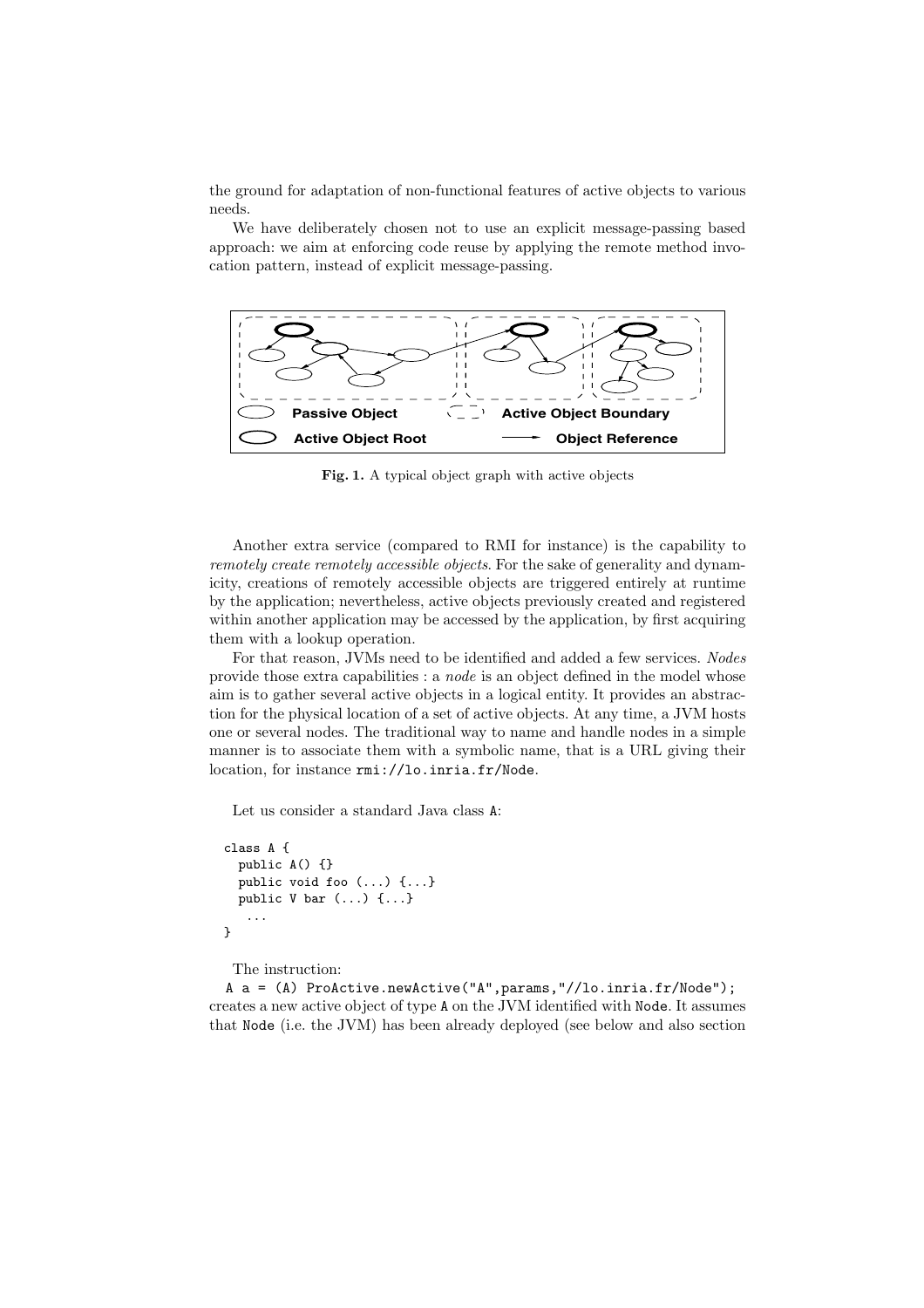4). Note that an active object can also be bound dynamically to a node as the result of a migration. Further, all calls to that remote object will be asynchronous, and subject to the wait-by-necessity:

```
a.foo (...); // Asynchronous call
v = a.bar (...); // Asynchronous call
 ...
v.f (...); // Wait-by-necessity: wait until v gets its value
```
#### 2.3 Mobility

ProActive provides a way to move an active object from any Java virtual machine to any other one. This feature is accessible through a simple  $\text{mignerateTo}(\ldots)$ primitive (see Table 1).

|                                                          |                 | Migration towards:                                       |
|----------------------------------------------------------|-----------------|----------------------------------------------------------|
|                                                          |                 |                                                          |
|                                                          | migrateTo (URL) | a VM identified by a URL                                 |
|                                                          |                 | migrate To (Objet) the location of another Active Object |
| <b>Table 1.</b> Migration primitives in <i>ProActive</i> |                 |                                                          |

The primitive is static, and as such always triggers the migration of the current active object and all its passive objects. However, as the method is public, other, possibly remote, active objects can trigger the migration; indeed, the primitive implements what is usually called weak migration. The code in Example 2 presents such a mobile active object.

```
public class SimpleAgent implements Serializable {
 public void moveToHost(String t) {
     ProActive.migrateTo(t);
  }
 public void joinFriend(Object friend) {
      ProActive.migrateTo(friend);
  }
 public ReturnType foo(CallType p) {
      ...
 }
}
```
Fig. 2. SimpleAgent

In order to ensure the working of an application in the presence of migration, we provide three mechanism to maintain communication with mobile objects.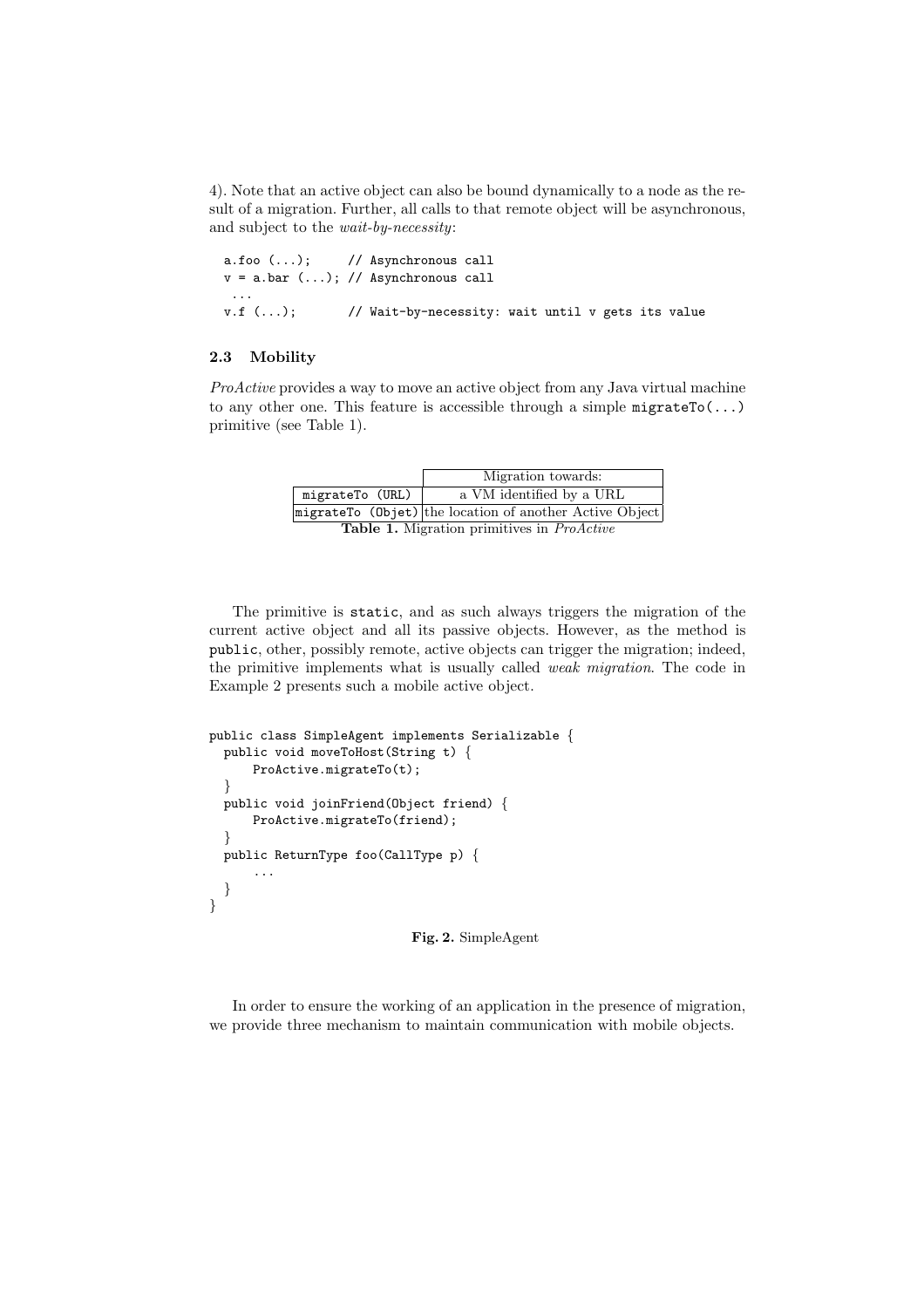The first one relies on a location sever which keeps track of the mobile objects in the system. When needed, the server is queried to obtain an up-to-date reference to an active object. After migrating, an object updates its new location.

The second one uses a fully decentralized technique known as forwarders [18]. When leaving a site, an active object leaves a special object called a forwarder which points to its new location. Upon receiving a message, a forwarder simply passes it to the object (or another forwarder).

The third one is an original scheme based on a mix between forwarding an location server which provides both performance and fault tolerance.

#### 2.4 Group Communications

The group communication mechanism of *ProActive* achieves asynchronous remote method invocation for a group of remote objects, with automatic gathering of replies.

Given a Java class, one can initiate group communications using the standard public methods of the class together with the classical dot notation; in that way, group communications remain typed. Furthermore, groups are automatically constructed to handle the result of collective operations, providing an elegant and effective way to program gather operations.

Here is an example of a typical group creation, based on the standard Java class A presented above:

```
// A group of type "A" and its 2 members are created at once
  // on the nodes directly specified,
  // parameters are specified in params,
Object [][] params = \{ \{ \ldots \} , \{ \ldots \} \};
Node[] nodes = {..., ...};A ag = (A) ProActiveGroup.newActiveGroup("A", params, nodes);
```
Elements can be included into a typed group only if their class equals or extends the class specified at the group creation. Note that we do allow and handle *polymorphic* groups. For example, an object of class **B** (**B** extending **A**) can be included to a group of type A. However based on Java typing, only the methods defined in the class A can be invoked on the group.

A method invocation on a group has a syntax similar to that of a standard method invocation:

#### ag.foo(...); // A group communication

Such a call is asynchronously propagated to all members of the group using multi-threading. Like in the *ProActive* basic model, a method call on a group is non-blocking and provides a transparent future object to collect the results. A method call on a group yields a method call on each of the group members. If a member is a *ProActive* active object, the method call will be a *ProActive* call and if the member is a standard Java object, the method call will be a standard Java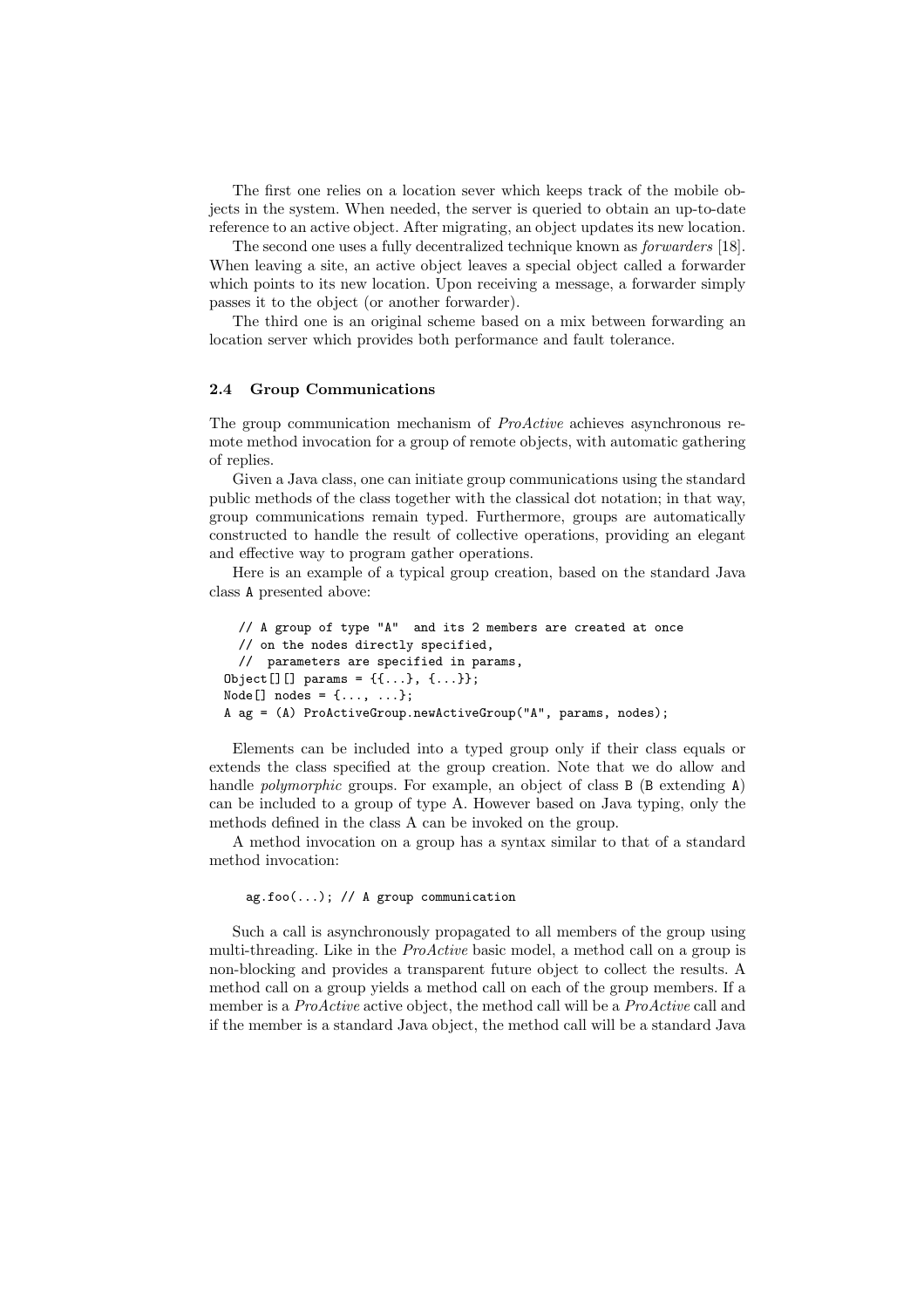method call (within the same JVM). The parameters of the invoked method are broadcasted to all the members of the group.

An important specificity of the group mechanism is: the *result* of a typed group communication is also a group. The result group is transparently built at invocation time, with a future for each elementary reply. It will be dynamically updated with the incoming results, thus gathering results. The wait-by-necessity mechanism is also valid on groups: if all replies are awaited the caller blocks, but as soon as one reply arrives in the result group, the method call on this result is executed. For instance in:

```
V vg = ag.bar(); // A method call on a group, returning a result
                // vg is a typed group of "V"
vg.f(); // This is also a collective operation
```
a new f() method call is automatically triggered as soon as a reply from the call ag.bar() comes back in the group vg (dynamically formed). The instruction vg.f() completes when f() has been called on all members.



Fig. 3. Execution of an asynchronous and remote method call on group with dynamic generation of a result group

Other features are available regarding group communications: parameter dispatching using groups (through the definition of scatter groups), hierarchical groups, dynamic group manipulation (add, remove of members), group synchronization and barriers (waitOne, waitAll, waitAndGet); see [3] for further details and implementation techniques.

# 2.5 Abstracting Away from the Mapping of Active Objects to JVMs: Virtual Nodes

Active objects will eventually be deployed on very heterogeneous environments where security policies may differ from place to place, where computing and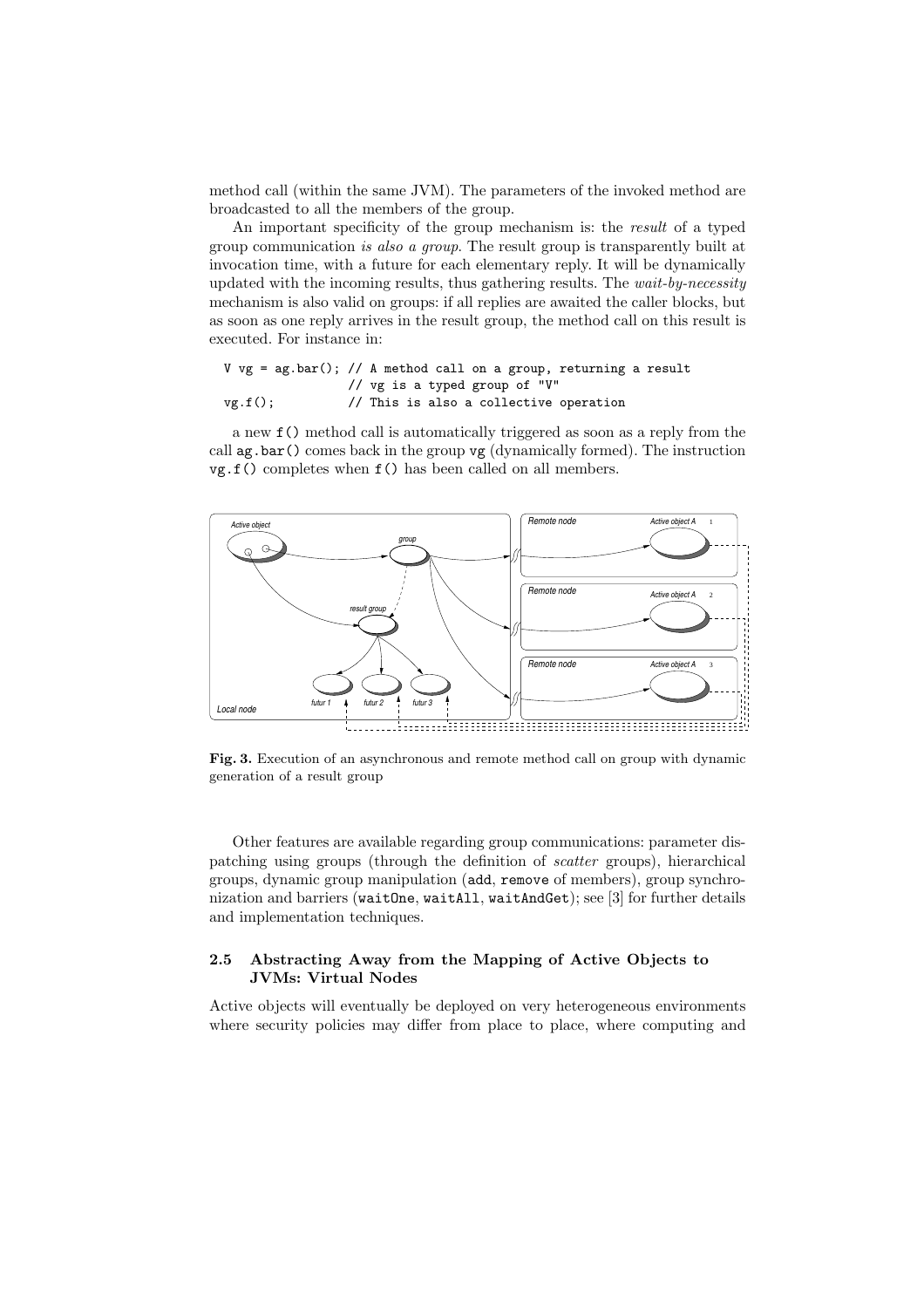communication performances may vary from one host to the other, etc. As such, the effective locations of active objects must not be tied in the source code.

A first principle is to fully eliminate from the source code the following elements:

- machine names.
- creation protocols,
- registry and lookup protocols,

the goal being to deploy any application anywhere without changing the source code. For instance, we must be able to use various protocols, rsh, ssh, Globus, LSF, etc., for the creation of the JVMs needed by the application. In the same manner, the discovery of existing resources or the registration of the ones created by the application can be done with various protocols such as RMIregistry, Jini, Globus, LDAP, UDDI, etc. Therefore, we see that the creation, registration and discovery of resources has to be done externally to the application.

A second key principle is the capability to abstractly describe an application, or part of it, in terms of its conceptual activities. The description should indicate the various parallel or distributed entities in the program or in the component. As we are in a (object-oriented) message passing model, to some extend, this description indicates the maximum number of address spaces. For instance, an application that is designed to use three interactive visualization nodes, a node to capture input from a physic experiment, and a simulation engine designed to run on a cluster of machines should somewhere clearly advertise this information.

Now, one should note that the abstract description of an application and the way to deploy it are not independent piece of information. In the example just above, if there is a simulation engine, it might register in a specific registry protocol, and if so, the other entities of the computation might have to use that lookup protocol to bind to the engine. Moreover, one part of the program can just lookup for the engine (assuming it is started independently), or explicitly create the engine itself.

To summarize, in order to abstract away the underlying execution platform, and to allow a source-independent deployment, a framework has to provide the following elements:

- an abstract description of the distributed entities of a parallel program or component,
- an external mapping of those entities to real machines, using actual creation, registry, and lookup protocols.

Besides the principles above, we want to eliminate as much as possible the use of scripting languages, that can sometimes become even more complex than application code. Instead, we are seeking a solution with XML descriptors, XML editor tools, interactive ad-hoc environments to produce, compose, and activate descriptors (see section 4).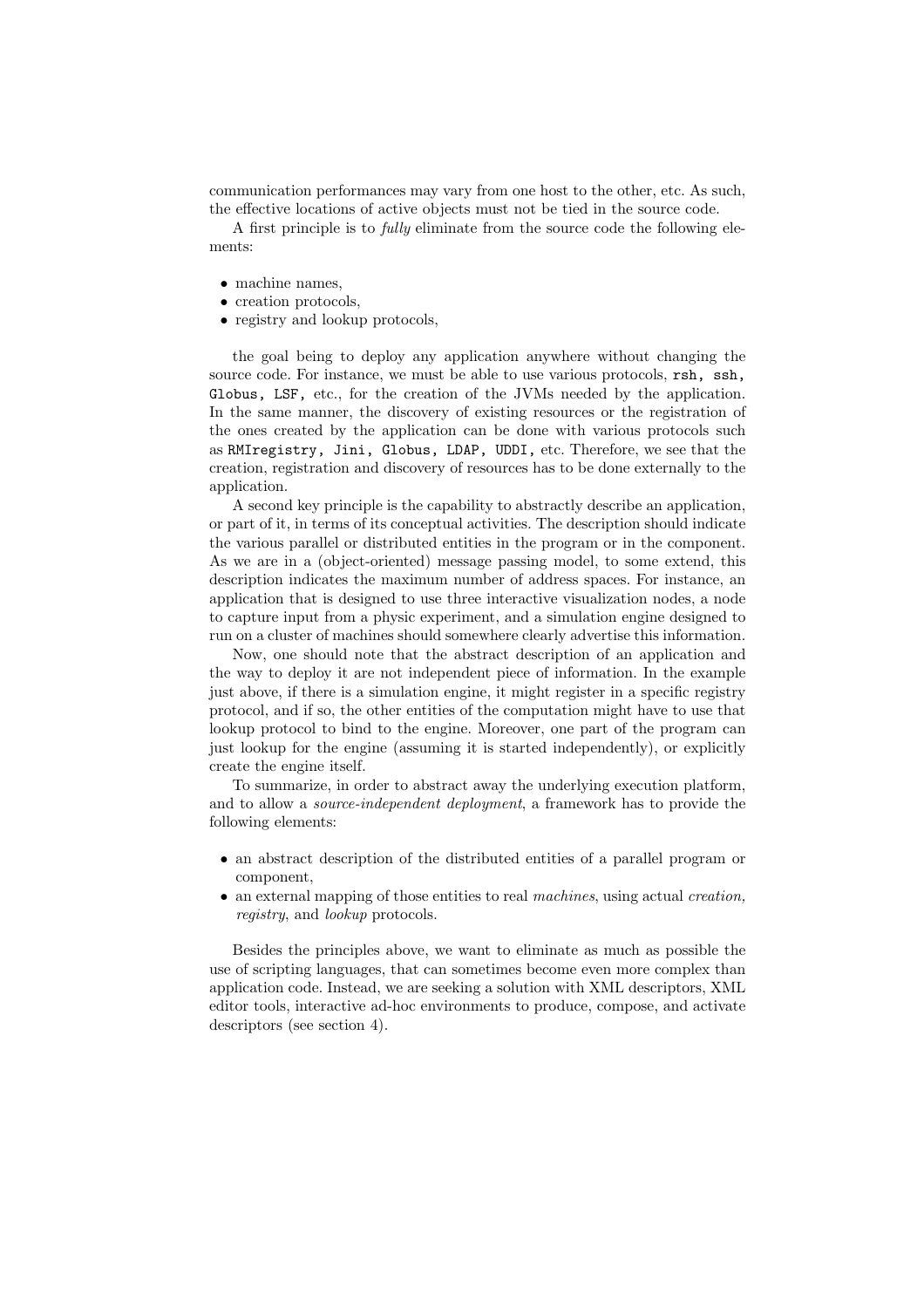To reach that goal, the programming model relies on the specific notion of Virtual Nodes (VNs):

- a VN is identified as a name (a simple string),
- a VN is used in a program source,
- a VN is defined and configured in a deployment descriptor (XML) (see section 4 for further details),
- a VN, after activation, is mapped to one or to a set of actual ProActive Nodes.

Of course, distributed entities (active objects), are created on Nodes, not on Virtual Nodes. There is a strong need for both Nodes and Virtual Nodes. Virtual Nodes are a much richer abstraction, as they provide mechanisms such as set or cyclic mapping. Another key aspect is the capability to describe and trigger the mapping of a single VN that generates the allocation of several JVMs. This is critical if we want to get at once machines from a cluster of PCs managed through Globus or LSF. It is even more critical in a Grid application, when trying to achieve the co-allocation of machines from several clusters across several continents.

Moreover, a Virtual Node is a concept of a distributed program or component, while a Node is actually a deployment concept: it is an object that lives in a JVM, hosting active objects. There is of course a correspondence between Virtual Nodes and Nodes: the function created by the deployment, the mapping. This mapping can be specified in an XML descriptor. By definition, the following operations can be configured in such a deployment descriptor (see section 4):

- the mapping of VNs to Nodes and to JVMs,
- the way to create or to acquire JVMs,
- the way to register or to lookup VNs.

```
ProActiveDescriptor pad =
            ProActive.getProActiveDescriptor(String xmlFileLocation);
//---- Returns a ProActiveDescriptor object from the xml file
VirtualNode dispatcher = pad.getVirtualNode("Dispatcher");
//---- Returns the VirtualNode Dispatcher described
// in the xml file as a java object
dispatcher.activate()
// --- Activates the VirtualNode
Node node = dispatcher.getNode();
//-----Returns the first node available among nodes mapped
// to the VirtualNode
C3DDispatcher c3dDispatcher = newActive("C3DDispatcher", param, node);
..........................
```
Fig. 4. Example of a *ProActive* source code for descriptor-based mapping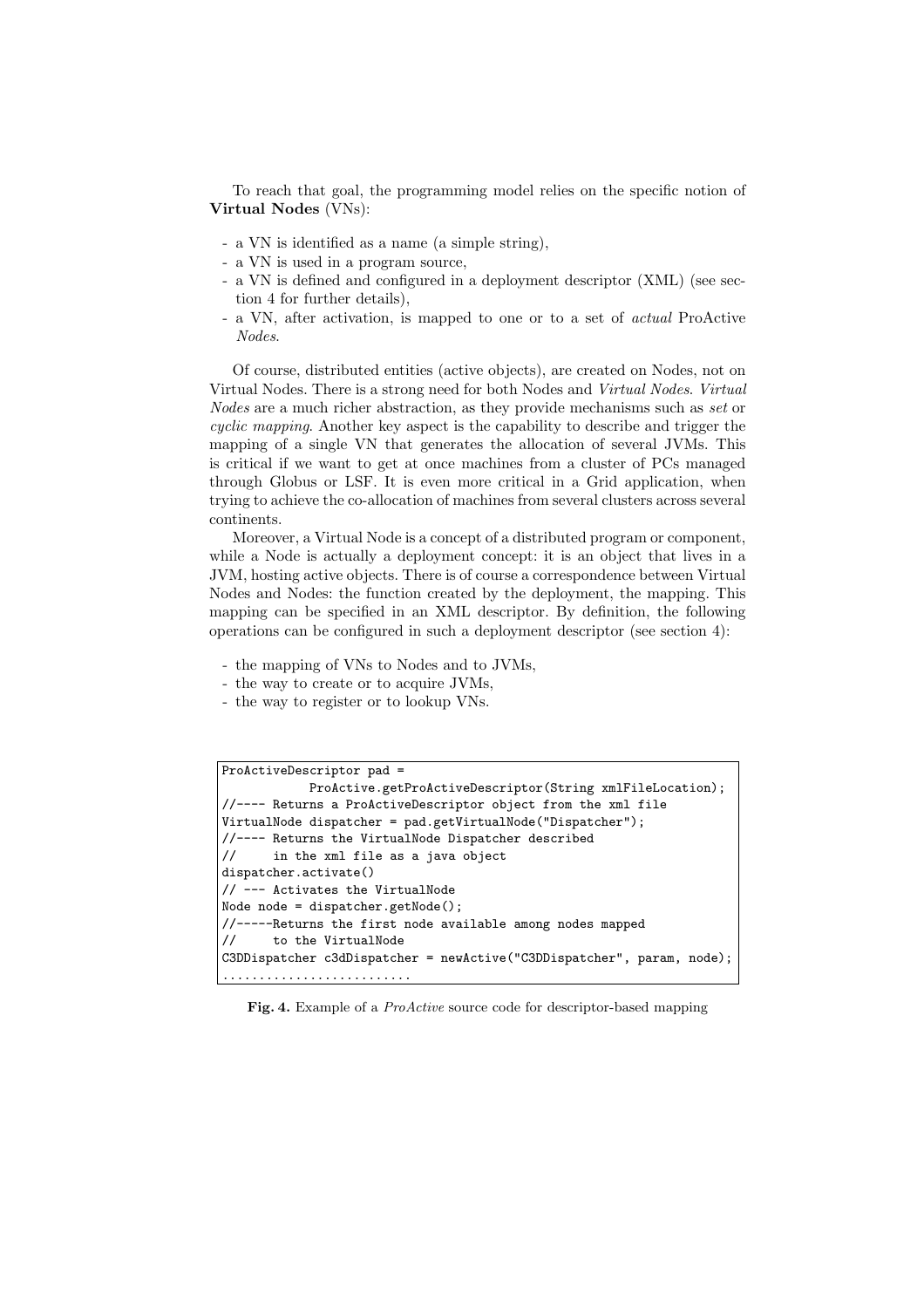Now, within the source code, the programmer can manage the creation of active objects without relying on machine names and protocols. For instance, the piece of code given in Figure 4 will allow to create an active object onto the Virtual Node Dispatcher. The Nodes (JVMs) associated in a descriptor file with a given VN are started (or acquired) only upon activation of a VN mapping (dispatcher.activate() in the Figure 4).

# 3 Composing

#### 3.1 Motivation

The aim of our work around components is to combine the benefits of a component model with the features of ProActive. The resulting components, that we call "Grid components", are recursively formed of either sequential, parallel and/or distributed sub-components, that may wrap legacy code if needed, and that may be deployed but further reconfigured and moved – for example to tackle fault-tolerance, load-balancing or adaptability to changing environmental conditions.

Here is a typical scenario illustrating the usefulness of our work. Consider complex grid software formed of several services, say of other software (a parallel and distributed solver, a graphical 3D renderer, etc). The design of this grid software is highly simplified if it can be considered as a hierarchical composition (recursive assembly and binding): the solver is itself a component composed of several components, each one encompassing a piece of the computation. The whole software is seen as a single component formed of the solver and the renderer. From the outside, the usage of this software is as simple as invoking a functional service of a component (e.g. call solve-and-render ). Once deployed and running on a grid, assume that due to load balancing purposes, this software needs to be relocated. Some of the ongoing computations may just be moved (the solver for instance); others depending on specific peripherals that may not be present at the new location (the renderer for instance) may be terminated and replaced by a new instance adapted to the target environment and offering the same service. As the solver is itself a hierarchical component formed of several sub-components, each encompassing an activity, we trigger the migration of the solver as a whole, without having to explicitly move each of its sub-components, while references towards mobile components remain valid. Eventually, once the new graphical renderer is launched, we re-bind the software, so as it now uses this new configuration.

#### 3.2 Component Model

Observing the works done so far on component software, including standardized industrial component models, such as CCM, EJB or COM, some researchers concluded that there was still missing an appropriate basis for the construction of highly flexible, highly dynamic, heterogeneous distributed environments. They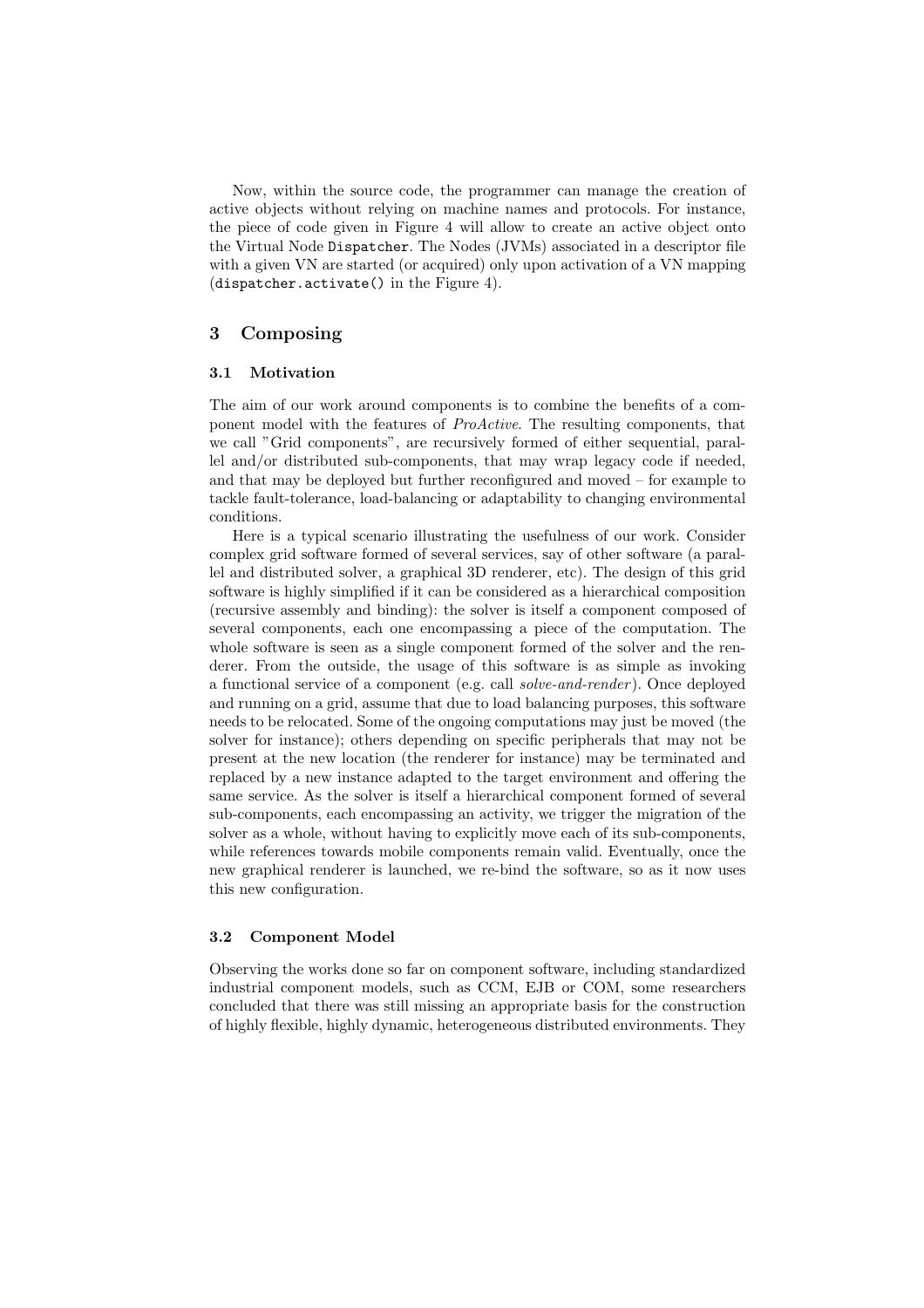consequently introduced a new model[5], based on the concepts of encapsulation (components are black boxes), composition (the model is hierarchical), sharing<sup>1</sup> , life-cycle (a component lives through different phases), activities, control (this allows the management of non-functional properties of the components), and dynamicity (this allows reconfiguration). This model is named Fractal.



Fig. 5. The 3 types of components

The Fractal model is somewhat inspired from biological cells, i.e. plasma surrounded by membranes. In other words, a component is formed out of two parts: a content, and a set of controllers. The content can be recursive, as a component can contain other components: the model is hierarchical. The controllers provide introspection capabilities for monitoring and exercising control over the execution of the components. A component interacts with its environment (notably, other components) through well-defined interfaces. These interfaces can be either client or server, and are interconnected using bindings (see fig. 5).

Fractal is a component model conceived to be simple but extensible. It provides an API in Java, and offers a reference implementation called Julia. Unfortunately, Julia is not based on a distributed communication protocol (although there exists a Jonathan personality, i.e. a set of RMI Fractal components), thus hindering the building of systems with distributed components.

 $1$  sharing is currently not supported in the  $ProActive$  implementation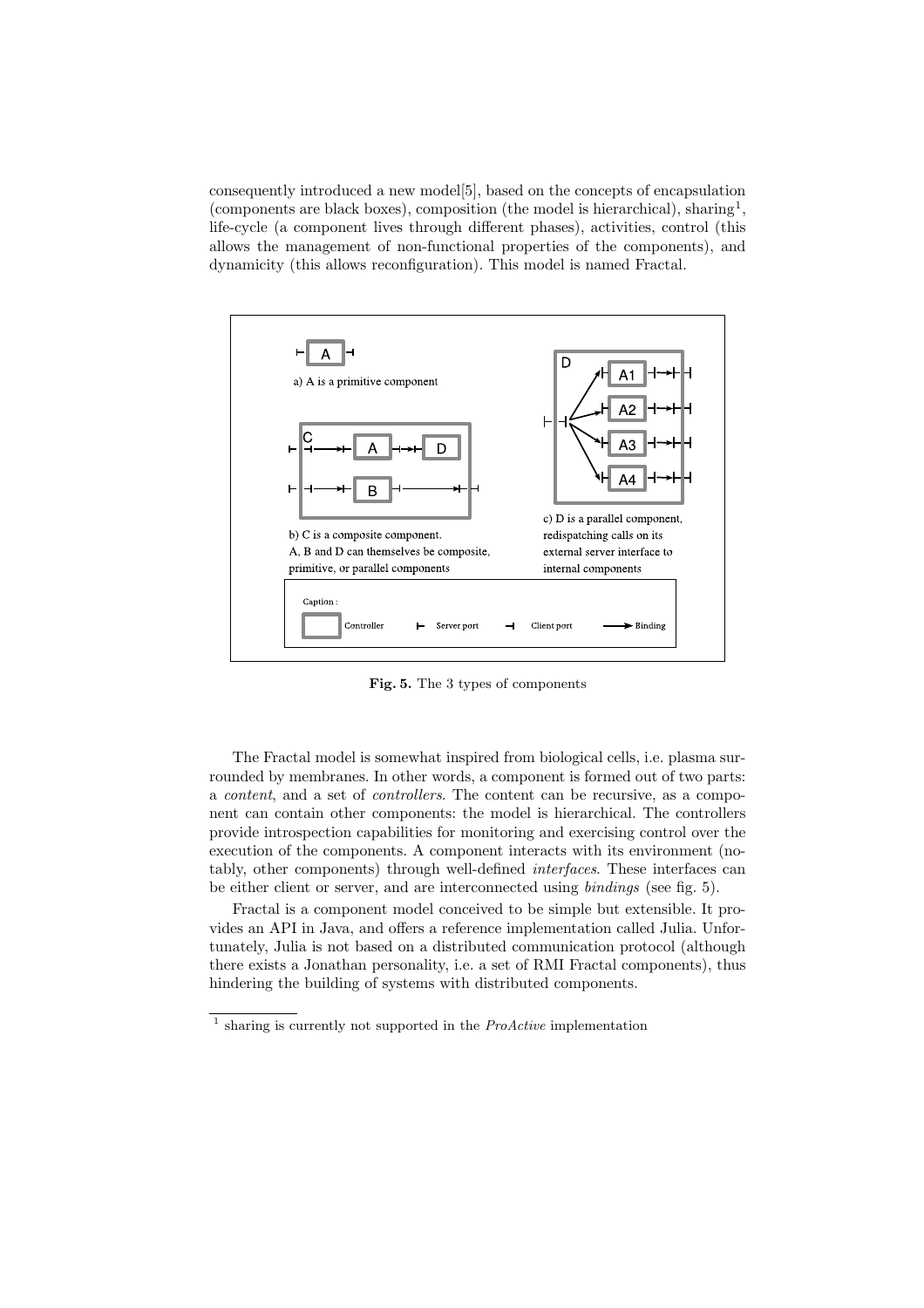Besides, ProActive offers many features, such as distribution, asynchronism, mobility or security, that would be of interest for Fractal components.

We therefore decided to write a new implementation of the Fractal API based on ProActive, that would benefit from both sides, and that would ease the construction of distributed and complex systems.

#### 3.3 ProActive Components

A ProActive component has to be parallelizable and distributable as we aim at building grid-enabled applications by hierarchical composition; componentization acts as a glue to couple codes that may be parallel and distributed codes requiring high performance computing resources. Hence, components should be able to encompass more than one activity and be deployed on parallel and distributed infrastructures. Such requirements for a component are summarized by the concept we have named Grid Component.

Figure 5 summarizes the three different cases for the structure of a Grid component as we have defined it. For a composite built up as a collection of components providing common services (Figure 5.c), group communications (see 2.4) are essential for ease of programming and efficiency. Because we target high performance grid computing, it is also very important to efficiently implement point-to-point and group method invocations, to manage the deployment complexity of components distributed all over the Grid and to possibly debug, monitor and reconfigure the running components.

A synthetic definition of a ProActive component is the following :

- It is formed from one (or several) Active Object(s), executing on one (or several) JVM(s)
- It provides a set of server ports (Java Interfaces)
- It possibly defines a set of client ports (Java attributes if the component is primitive)
- It can be of three different types :
	- 1. primitive : defined with Java code implementing provided server interfaces, and specifying the mechanism of client bindings.
	- 2. composite : containing other components.
	- 3. parallel : also a composite, but re-dispatching calls to its external server interfaces towards its inner components.
- It communicates with other components through 1-to-1 or group communications.

A ProActive component can be configured using :

- an XML descriptor (defining use/provide ports, containment and bindings in an Architecture Description Language style)
- the notion of virtual node, capturing the deployment capacities and needs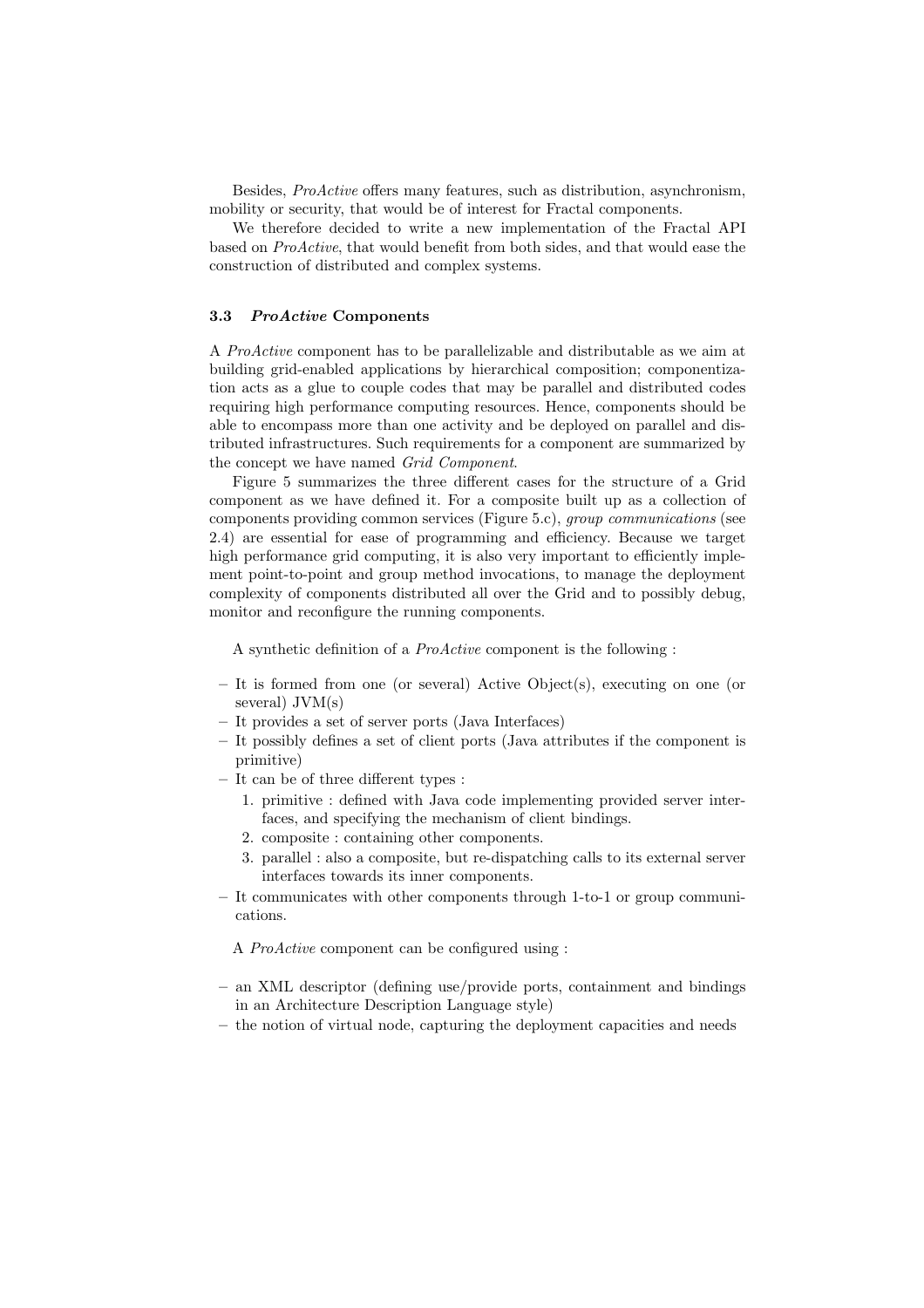Finally, we are currently working on the design of specialized components encapsulating legacy parallel code (usually Fortran-MPI or C-MPI). This way, ProActive will allow transparent collaboration between such legacy applications and any other Grid component.

#### 3.4 Example

We hereby show an example of how a distributed component system could be built using our component model implementation. It relates to the scenario exposed in section 3.1.



Fig. 6. A simplified representation of the C3D component model

C3D, an existing application, is both a collaborative application and a distributed raytracer: users can interact through messaging and voting facilities in order to choose a 3D scene that is rendered using a set of distributed rendering engines working in parallel. This application is particularly suitable for component programming, as we can distinguish individual software entities and we can abstract client and server interfaces from these entities. The resulting component system is shown in figure 6 : users interact with the dispatcher component, can ask for the scene motion, and can see the evolution of the ray-tracing. The dispatcher delegates the calculation of the scene to a parallel component (renderers). This parallel component contains a set of rendering engines (R1, R2, R3), and distributes calculation units to these rendering engines thanks to the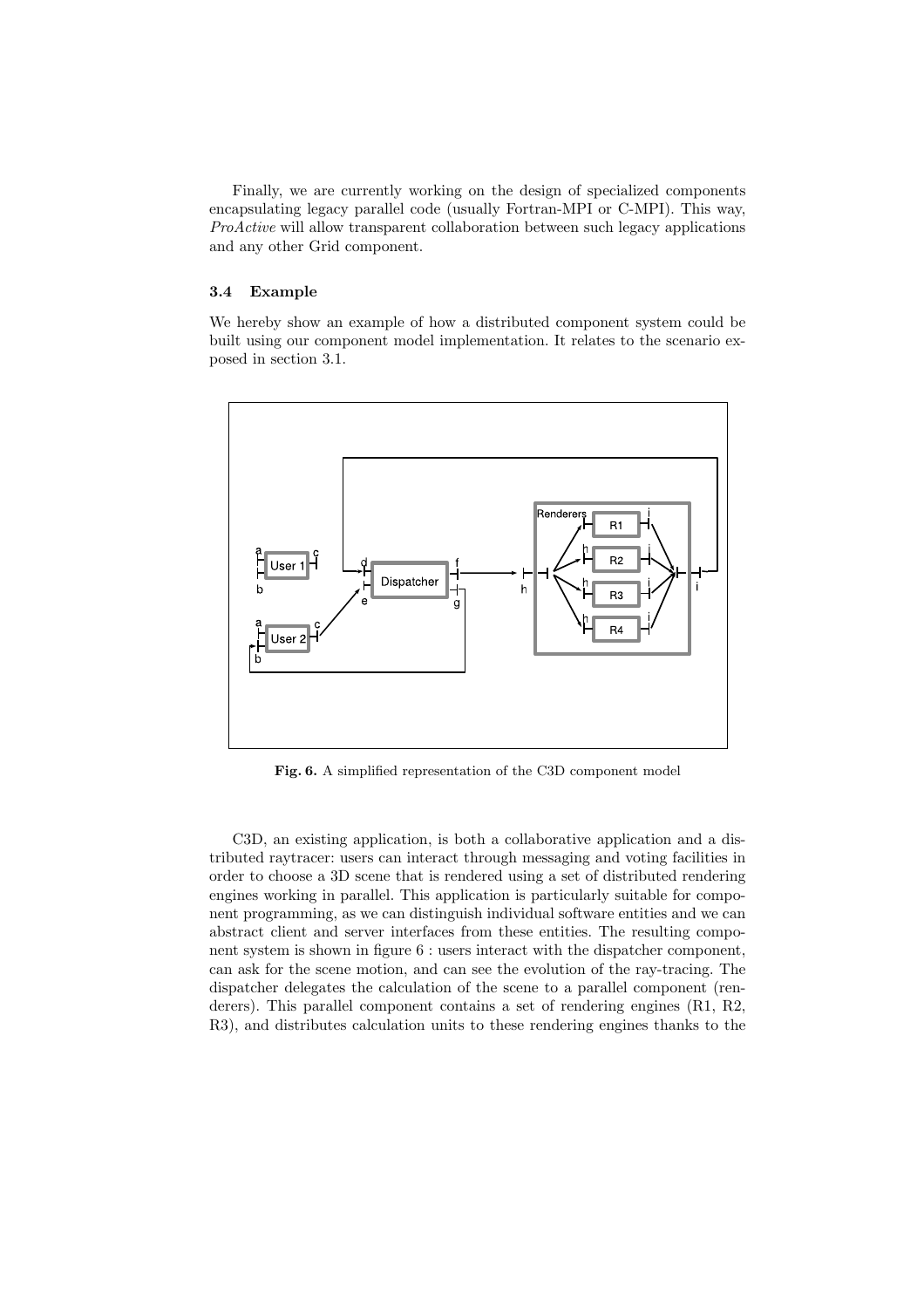group communication API (scatter feature, see 2.4). The results are then forwarded (from the client interface i of the renderers component) as a call-back to the dispatcher (server interface d), and later to the users (from client interface g of the dispatcher to server interface b of the clients). These relations result in cyclic composition of the components. During the execution, users (for instance user1 represented on the figure) can dynamically connect to the dispatcher and interact with the program. Another dynamical facility is the connection of new rendering engine components at runtime : to speedup the calculations, if the initial configuration does not perform fast enough, new rendering engines can be added along with R1, R2, R3. Besides, components being active objects, they can also migrate for load-balancing or change of display purposes, either programmatically or interactively using tools such as IC2D (see 4.3). Interaction between users, like votes, is not represented here.

There are two ways of configuring and instantiating component systems : either programmatically, or using an architecture description language (ADL). The ADL can help a lot, as it automates the instantiation, the deployment, the assembly and the binding of the components. The following examples correspond to the configuration of the C3D application. The ADL is composed of two main sections. The first section defines the types of the components (User-Type, Dispatcher-Type and Renderer-Type), in other words the services the components offer and the services they require :

#### <types>

```
<component-type name="User-Type">
    <provides>
        <interface name="a" signature="package.UserInput"/>
        <interface name="b" signature="package.SceneUpdate"/>
    </provides>
    <requires>
        <interface name="c" signature="package.UserSceneModification"/>
    </requires>
</component-type>
<component-type name="Dispatcher-Type">
    <provides>
        <interface name="d" signature="package.UserSceneModification"/>
        <interface name="e" signature="package.CalculationResult"/>
    </provides>
    <requires>
        <interface name="f" signature="package.CalculateScene"/>
        <interface name="g" signature="package.SceneUpdate"/>
    </requires>
</component-type>
<component-type name="Renderer-Type">
    <provides>
        <interface name="h" signature="package.Rendering"/>
    </provides>
    <requires>
        <interface name="i" signature="package.CalculationResult"/>
```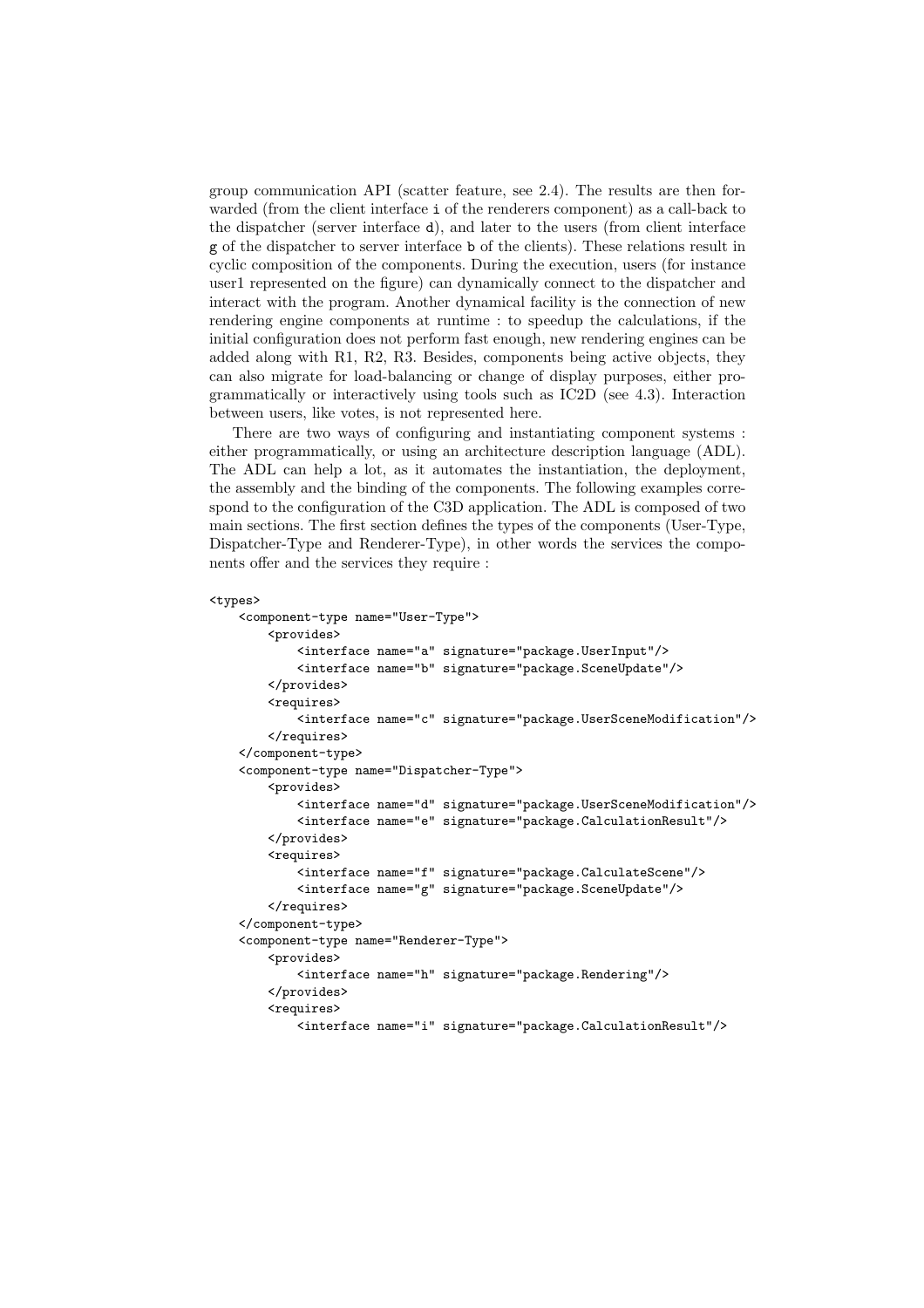#### </requires> </component-type> </types>

The second section defines the instances of the components, the assembly of components into composites, and the bindings between components :

```
<components>
```

```
<primitive-component implementation="package.User"
                   name="user1" type="User-Type"
                   virtualNode="UserVN"/>
   <primitive-component implementation="package.User"
                   name="user2" type="User-Type"
                    virtualNode="UserVN"/>
   <primitive-component implementation="package.Dispatcher"
                   name="dispatcher" type="Dispatcher-Type"
                    virtualNode="DispatcherVN"/>
   <parallel-component name="parallel-renderers"
                    type="Renderer-Type"
                    virtualNode="parallel-renderers-VN">
        <components>
            <primitive-component implementation="package.Renderer"
                    name="renderer" type="Renderer-Type"
                    virtualNode="renderers-VN"/>
            <!-- the actual number of renderer instances
            depends upon the mapping of the virtual node -->
        </components>
       <!-- bindings are automatically performed
       inside parallel components -->
   </parallel-component>
</components>
<bindings>
   <binding client="dispatcher.c" server="parallel-renderers.c"/>
   <binding client="renderers.r" server="dispatcher.r"/>
   <binding client="user1.i" server="dispatcher.i"/>
   <binding client="dispatcher.g" server="user2.b"/>
   <!-- bindings to clients can also be performed dynamically
   as they appear once the application is started
   and ready to receive input operations -->
</bindings>
```
Bindings connect components at each level of the hierarchy, and are performed automatically inside parallel components. The primitive components contain functional code from the class specified in the implementation attribute.

Each component also exhibits a "virtual node" property : the design of the component architecture is decoupled from the deployment (see 4.2) of the components. This way, the same component system can be deployed on different computer infrastructures (LAN, cluster, Grid).

In conclusion, the benefits of the componentization of the C3D application are – at least – threefold. First, the application is easier to understand and to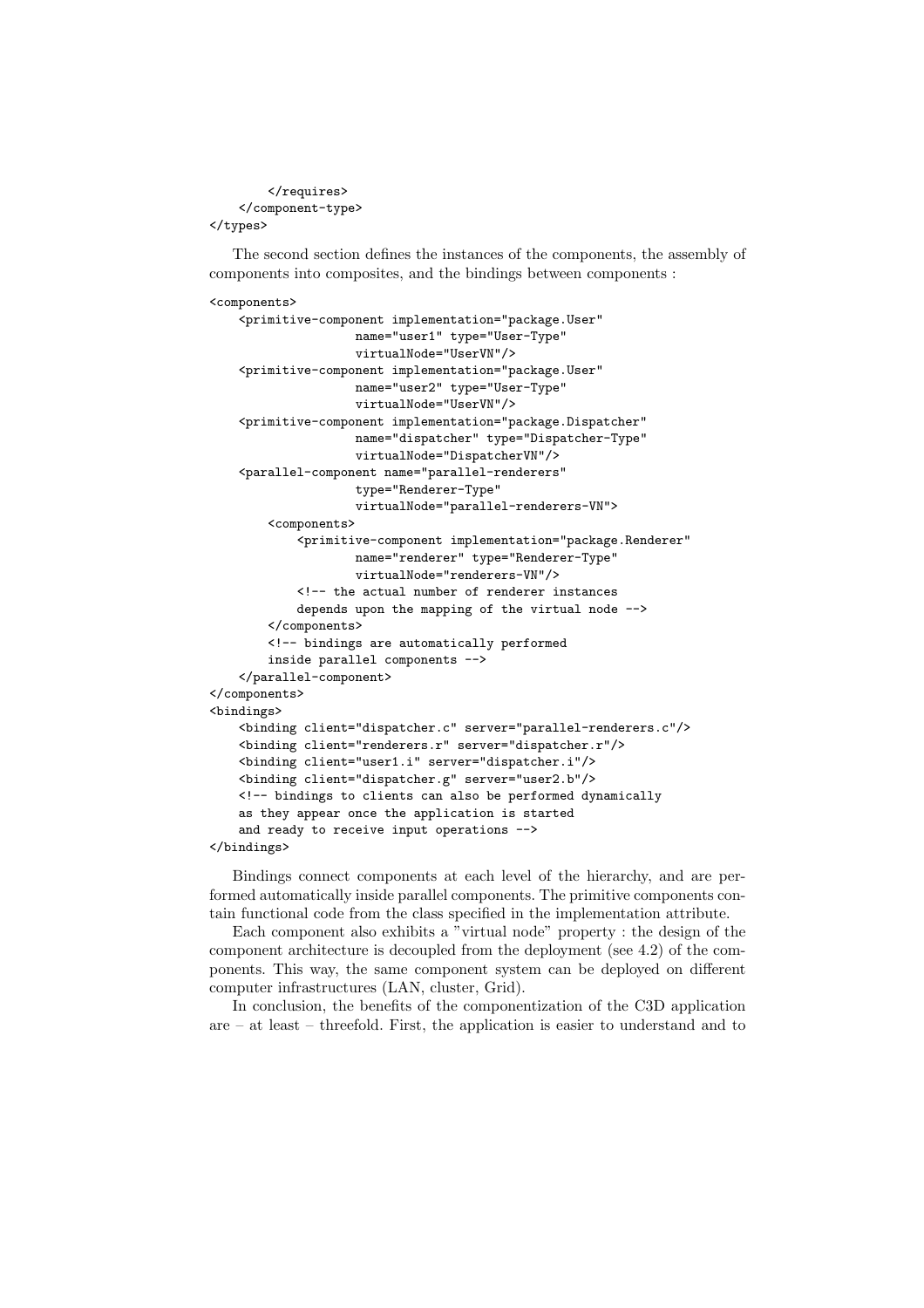configure. Second, the application is more evolutive: for instance, as the rendering calculations are encapsulated in components, one could improve the rendering algorithm, create new rendering engine components and easily replace the old components with the new ones. Third, the application is easier to deploy, thanks to the mapping of the components onto virtual nodes.

# 4 Deploying, Monitoring

# 4.1 Motivation

Increasing complexity of distributed applications and commodity of resources through grids are making the tasks of deploying those applications harder. There is a clear need for standard tools allowing versatile deployment and analysis of distributed applications. We present here concepts for the deployment and monitoring, and their implementation as effective tools integrated within the  $ProAc$ tive framework. If libraries for parallel and distributed application development exist (RMI in Java, jmpi [19] for MPI programming, etc.) there is no standard yet for the deployment of such applications. The deployment is commonly done manually through the use of remote shells for launching the various virtual machines or daemons on remote computers, clusters or grids. The commoditization of resources through grids and the increasing complexity of applications are making the task of deploying central and harder to perform.

Questions such as "are the distributed entities correctly created ?", "do the communications among such entities correctly execute ?", "where is a given mobile entity actually located ?", etc. are usually left unanswered. Moreover, there is usually no mean to dynamically modify the execution environment once the application is started. Grid programming is about deploying processes (activities) on various machines. In the end, the security policy that must be ensured for those processes depends upon many factors: first of all, the application policy that is needed, but also, the machine locations, the security policies of their administrative domain, and the network being used to reach those machines.

Clearly said, the management of the mapping of processes (such as JVMs, PVM or MPI daemons) onto hosts, the deployment of activities onto those processes have generally to be explicitly taken into account, in a static way, sometimes inside the application, sometimes through scripts. The application cannot be seamlessly deployed on different runtime environments.

To solve those critical problems, the quite classical and somehow ideal solutions we propose follow 4 steps:

- 1. abstract away from the hardware and software runtime configuration by introducing and manipulating in the program virtual processes where the activities of the application will be subsequently deployed,
- 2. provide external information regarding all real processes that must be launched and the way to do it (it can be through remote shells or job submission to clusters or grids), and define the mapping of virtual processes onto real processes,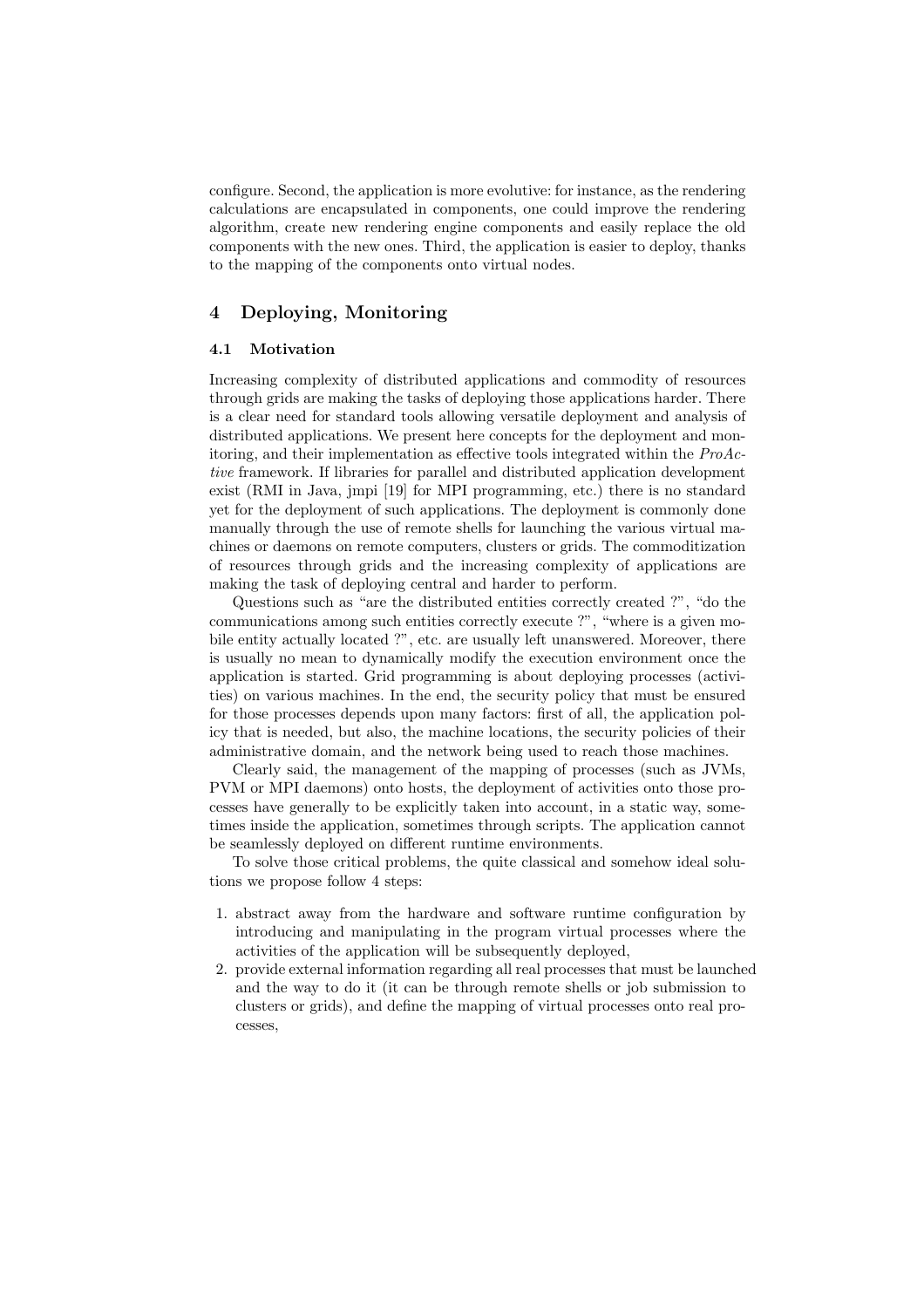- 3. provide a mean to visualize, complete or modify the deployment once the application has started,
- 4. provide an infrastructure where Grid security is expressed outside the application code, outside the firewall of security domains, and in both cases in a high-level and flexible language.

#### 4.2 Deployment Descriptors

We solve the two first steps by introducing XML-based descriptors able to describe activities and their mapping onto processes. Deployment descriptors allow to describe: (1) virtual nodes, entities manipulated in the source code, representing containers of activities, (2) Java virtual machines where the activities will run and the way to launch or find them, (3) the mapping between the virtual nodes and the JVMs. The deployment of the activities is consequently separated from the code; one can decide to deploy the application on different hosts just by adapting the deployment descriptor, without any change to the source code. Descriptors are structured as follows:

```
virtual nodes
        definition
        acquisition
deployment
        security
        register
        lookup
        mapping
```
jvms infrastructure

Virtual Nodes As previously stated (see 2.5), a virtual node is a mean to define a mapping between a conceptual architecture and one or several nodes (JVMs), and its usage in the source code of a program has been given on figure

4.

The names of the virtual nodes in the source code has to correspond to the names of the virtual nodes defined in the first section. There are two ways of using virtual nodes. The first way is to name them (and further explicitly describe them):

```
<virtualNodesDefinition>
    <virtualNode name="User"/>
</virtualNodesDefinition>
```
The second way is to acquire virtual nodes already deployed by another application:

```
<virtualNodesAcquisition>
   <virtualNode name="Dispatcher"/>
</virtualNodesAcquisition>
```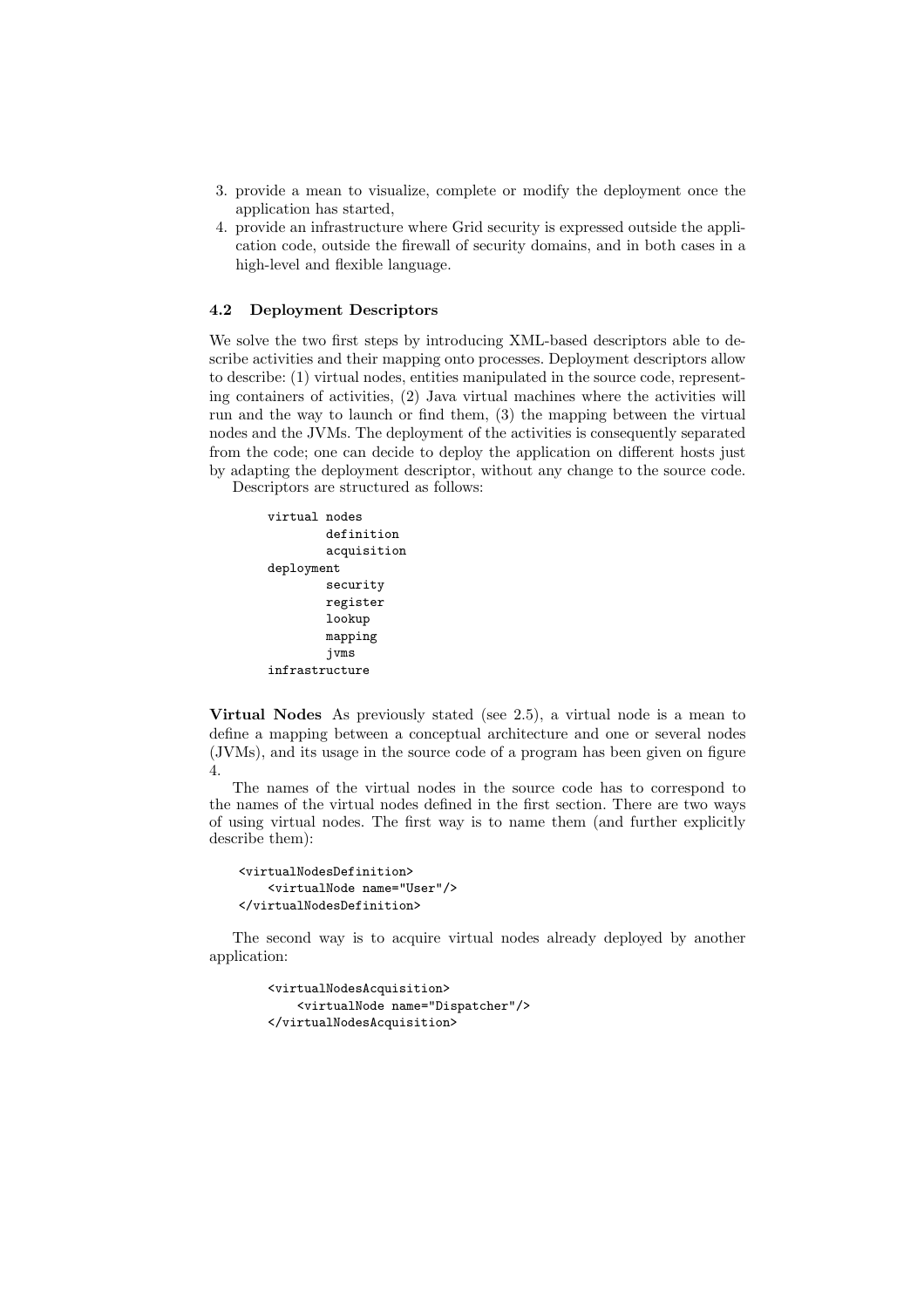Deployment The deployment section defines the correspondence, or mapping, between the virtual nodes in the first section, and the processes they actually create.

The security section allows for the inclusion of security policies in the deployment (see section 4.4):

<security file="URL">

The register section allows for the registration of virtual nodes in a registry such as RMIRegistry or JINI lookup service:

```
<register virtualNode="Dispatcher" protocol="rmi">
```
This way, the virtual node "Dispatcher", as well as all the JVMs it is mapped to, will be accessible by another application through the rmi registry.

Symmetrically, descriptors provide the ability to acquire a virtual node already deployed by another application, and defined as acquirable in the first section:

<lookup virtualNode="Dispatcher" host="machineZ" protocol="rmi"/>

The mapping section helps defining:

– a one virtual node to one JVM mapping:

```
<map virtualNode="User1">
    <jvmSet>
        <currentJvm protocol="rmi"/>
        <!-- currentJvm is the Jvm of the file parsing process -->
    </jvmSet>
</map>
```
– a one virtual node to a set of JVMs mapping:

```
<map virtualNode="Renderer">
    <jvmSet>
        <vmName value=Jvm1/>
        <vmName value=Jvm2/>
        <vmName value=Jvm3/>
        ...
    </jvmSet>
</map>
```
– the collocation of virtual nodes, when two virtual nodes have a common mapping on a JVM.

Virtual nodes represent sets of JVMs, and these JVMs can be remotely created and referenced using standard Grid protocols. Each JVM is associated with a creation process, that is named here but fully defined in the "infrastructure" section. For example, here is an example where Jvm1 will be created through a Globus process that is only named here, but defined in the infrastructure section: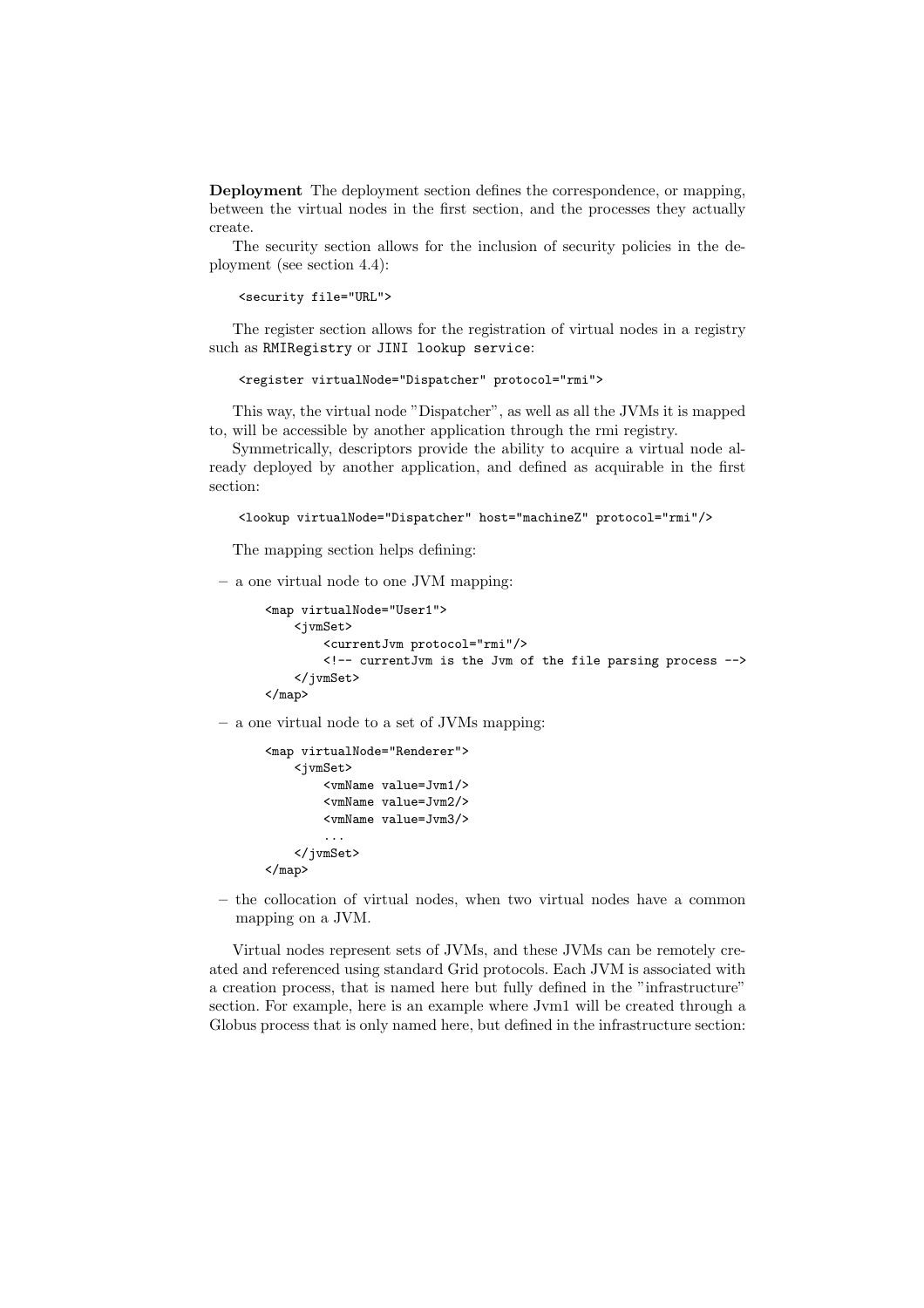```
<jvms>
    <jvm name="Jvm1">
        <acquisition method="rmi"/>
        <creation>
            <processReference refid="GlobusProcess"/>
        </creation>
    </jvm>
    ...
</jvms>
```
Infrastructure The infrastructure section explicitly defines which Grid protocols (and associated ProActive classes) to use in order to create remote JVMs.

The remote creation of a JVM implies two steps: first, the connection to a remote host, second, the actual creation of the JVM.

Let us start with the second step. Once connected to the remote host, the JVM can be created using the JVMNodeProcess class:

```
<processDefinition id="jvmProcess">
    <jvmProcess class="org.objectweb.proactive.core.process.JVMNodeProcess"/>
<processReference refid="localJvmCreation"/>
```
The first step, the connection process, can itself invoke other processes. For example, the connection to LSF hosts requires beforehand a ssh connection to the frontal of the cluster, then a bSub command to reach the hosts inside the cluster. When connected, the previously defined localJvmCreation process is called:

```
<processDefinition id="bsubInriaCluster">
    <bsubProcess
       class="org.objectweb.proactive.core.process.lsf.LSFBSubProcess">
            <processReference refid="localJvmCreation"/>
            <bsubOption>
                <processor>20</processor>
            </bsubOption>
    </bsubProcess>
</processDefinition>
<processDefinition id="sshProcess">
    <sshProcess
        class="org.objectweb.proactive.core.process.ssh.SSHProcess"
       hostname="sea.inria.fr">
        <processReference refid="bsubInriaCluster"/>
    </sshProcess>
</processDefinition>
```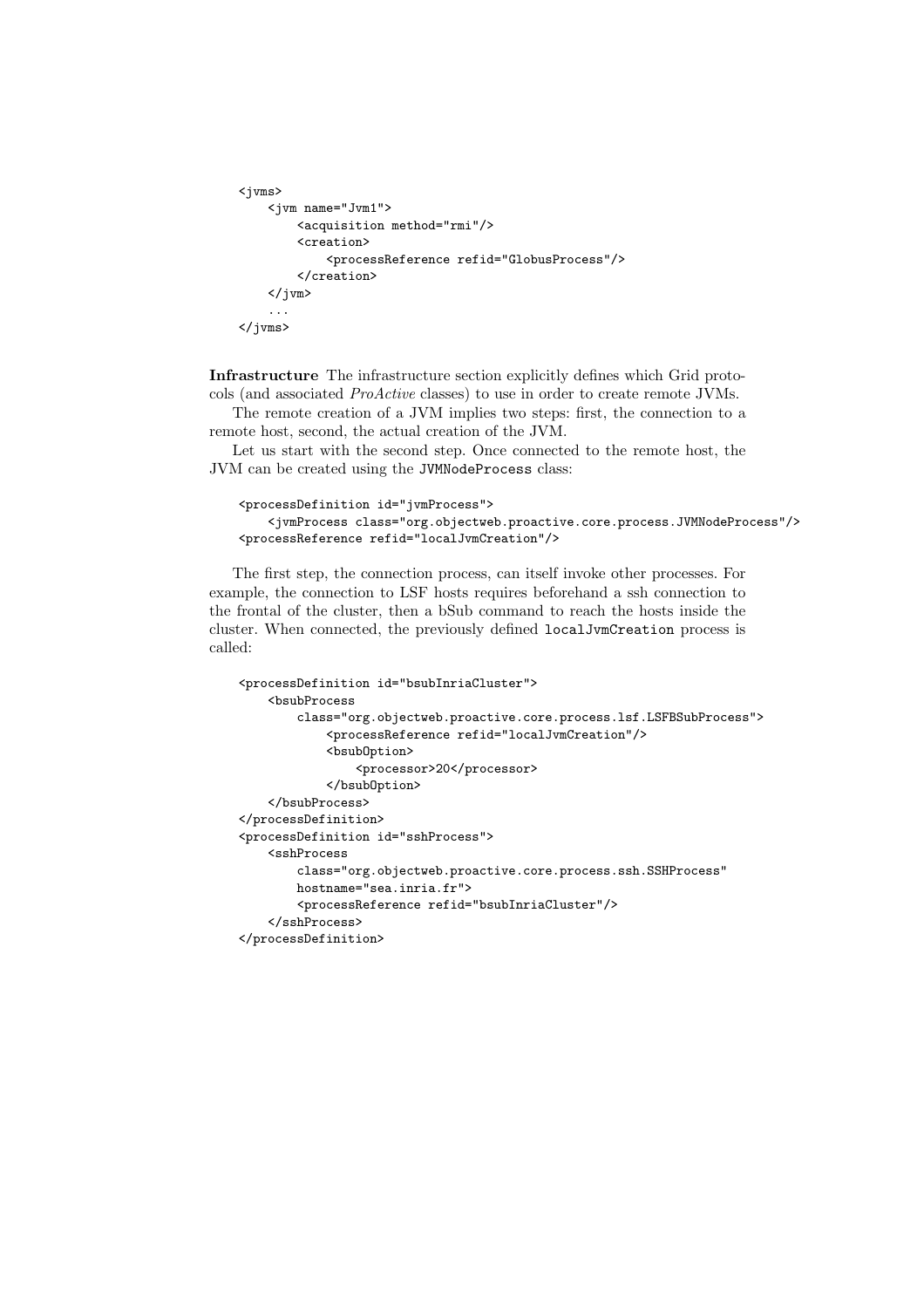Other protocols are supported, including : rsh, rlogin, ssh, Globus, PBS. Here is an example using Globus:

```
<processDefinition id="globusProcess">
    <globusProcess
        class="org.objectweb.proactive.core.process.globus.GlobusProcess"
        hostname="globus.inria.fr">
        <processReference refid="localJvmCreation"/>
        <globusOption>
            <count>15</count>
        </globusOption>
    </globusProcess>
</processDefinition>
```
More information about the descriptors and how to use them is given in [20].

Deployment of Components The ADL used for describing component systems associates each component with a virtual node (see 3.4). A component system can be deployed using any deployment descriptor, provided the virtual node names match. The parallel components take advantage of the deployment descriptor in another way. In the example of section 3.4, consider the parallel component named "renderers". It only defines one inner component "renderer", and this inner component is associated to the virtual node "renderers-VN". If "renderers-VN" is mapped onto a single JVM A, only one instance of the renderer will be created, on the JVM A. But if this "renderers-VN" is actually mapped onto a set of JVMs, one instance of the renderer will be created on each of these JVMs. This allows for large scale parallelization in a transparent manner.

#### 4.3 Interactive Tools

We solve the third step mentioned in section 4.1 by having a monitoring application: IC2D (Interactive Control and Debugging of Distribution). It is a graphical environment for monitoring and steering distributed *ProActive* applications.

Monitoring the Infrastructure and the Mapping of Activities Once a ProActive application is running, IC2D enables the user to graphically visualize fundamental distributed aspects such as topology and communications (see figure 7).

It also allows the user to control and modify the execution (e.g. the mapping of activities onto real processes, i.e. JVMs, either upon creation or upon migration. Indeed, it provides a way to interactively drag-and-drop any running active object to move it to any node displayed by  $IC2D$  (see figure 8). This is a useful feature in order to react to load unbalance, to expected unavailability of a host (especially useful in the context of a desktop grid), and more importantly in order to help implementing the concept of a pervasive grid: mobile users need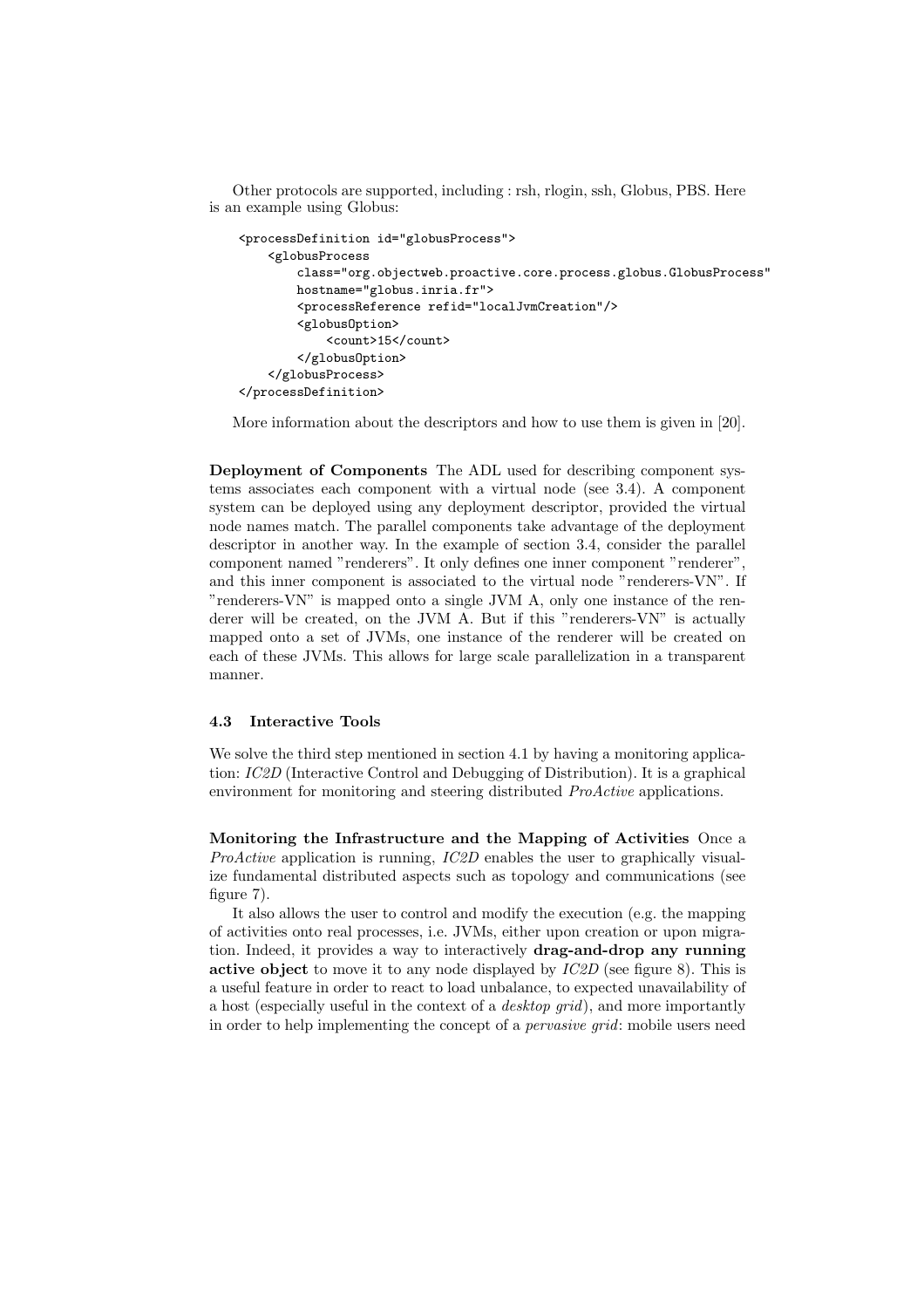

Fig. 7. General view of what  $IC2D$  displays when an application is running

to move the front-end active objects attached to the on-going grid computations they have launched, on their various computing devices so as to maintain their grid connectivity.

Moreover, it is possible to trigger the activation of new JVMs (see figure 9) adding dynamicity in the configuration and deployment.

Interactive Dynamic Assembly and Deployment of Components IC2D compose and IC2D deploy are two new interactive features we are planning to add to the IC2D environment.

The idea is to enable an integrator to graphically describe an application: the components, the inner components, and their respective bindings. The outcome of the usage of IC2D compose would be an automatically generated ADL. At this specific point, we need to provide the integrator with several solutions for composing virtual nodes. Indeed, as each *ProActive* component is attached to one virtual node, what about the virtual node of the composite component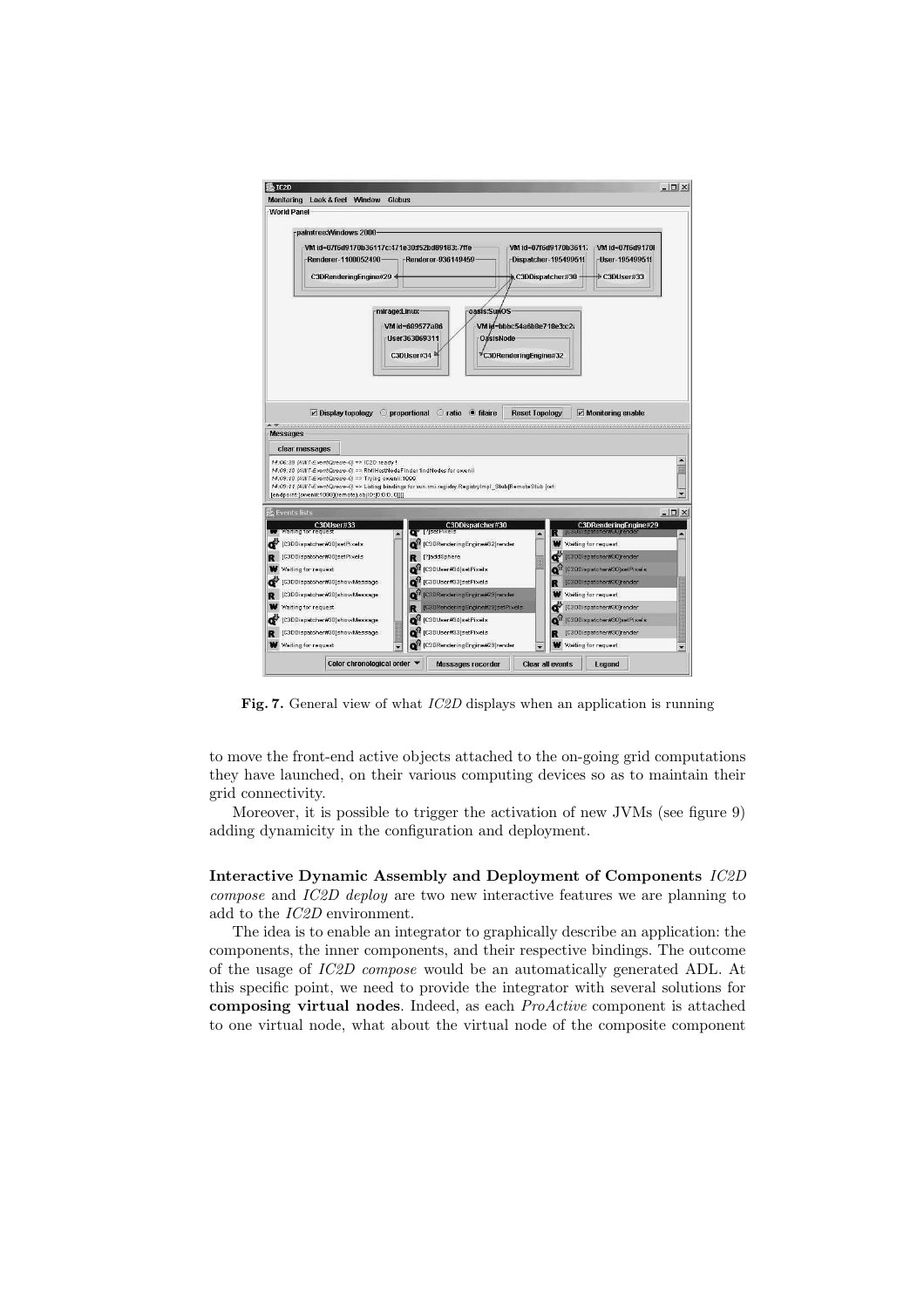

Fig. 8. Drag-and-drop migration of an active object

that results from the composition of several sub-components ? Should the resulting component still be deployed on the different virtual nodes of its inner components; or, on the contrary, should those virtual nodes be merged into one single virtual node attached to the composite ? The decision is grounded on the fact that merging virtual nodes is an application-oriented way to enforce the collocation of components.

Besides, IC2D deploy will be an additional tool that graphically would enable to trigger the deployment then the starting of an application based upon its ADL; this of course requires the complementary usage of a deployment descriptor attached to this application, so as to first launch the required infrastructure. Once the application has been deployed, IC2D deploy would enable to dynamically and graphically manage the life-cycle of the components (start, stop), and interface with IC2D compose so as to allow the user modify their bindings and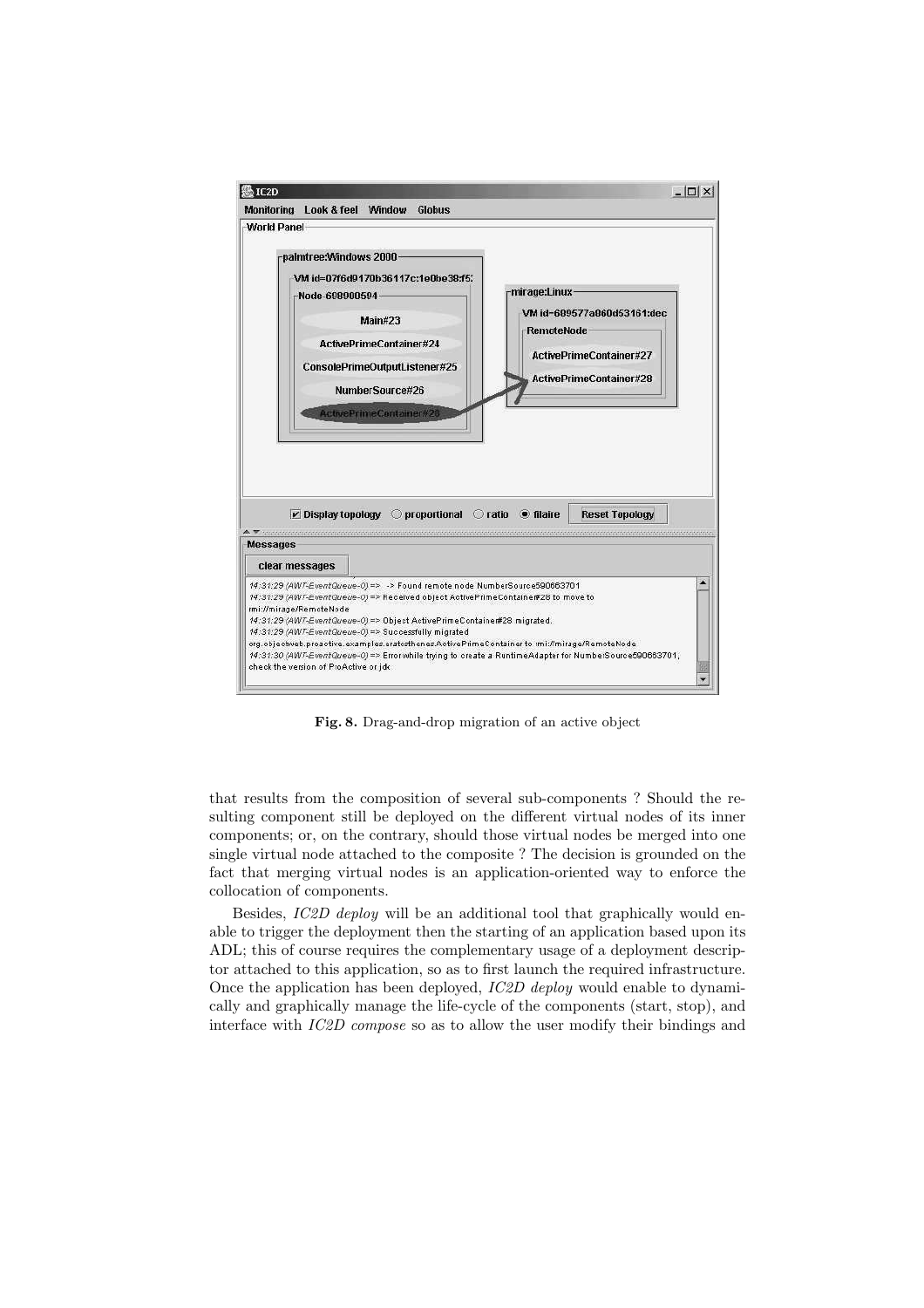

Fig. 9. Interactive creation of a new JVM and associated node

their inclusion. Of course, the  $IC2D$  monitor itself is still useful so as to visualize the underlying infrastructure and all activities. At this point, we will need to extend the IC2D monitor, so as to provide a way to graphically show all activities that are part of the same component: in this way, it will be possible to trigger the migration of a component as a whole, by using the usual drag-and-drop facility.

#### 4.4 Security Enforcement

We now describe the fourth step mentioned in section 4.1. Grid applications must be able to cope with large variations in deployment: from intra-domain to multiple domains, going over private, to virtually-private, to public networks. In the same way as the deployment is not tied up in the source code, we provide a similar solution regarding the security, so as it becomes easily configurable in a flexible, and abstract manner. Overall, we propose a framework allowing:

- declarative security attributes (Authentication, Integrity, Confidentiality), outside any source code and away from any API;
- policies defined hierarchically at the level of administrative domain,
- dynamic security policy, taking into account the nature (private or public) of the underlying networks;
- dynamically negotiated policies (for multi-principals applications),
- policies for remote creation and migration of activities.

A Hierarchical Approach to Grid Security A first decisive feature allows to define application-level security on Virtual Nodes, those application-level deployment abstractions: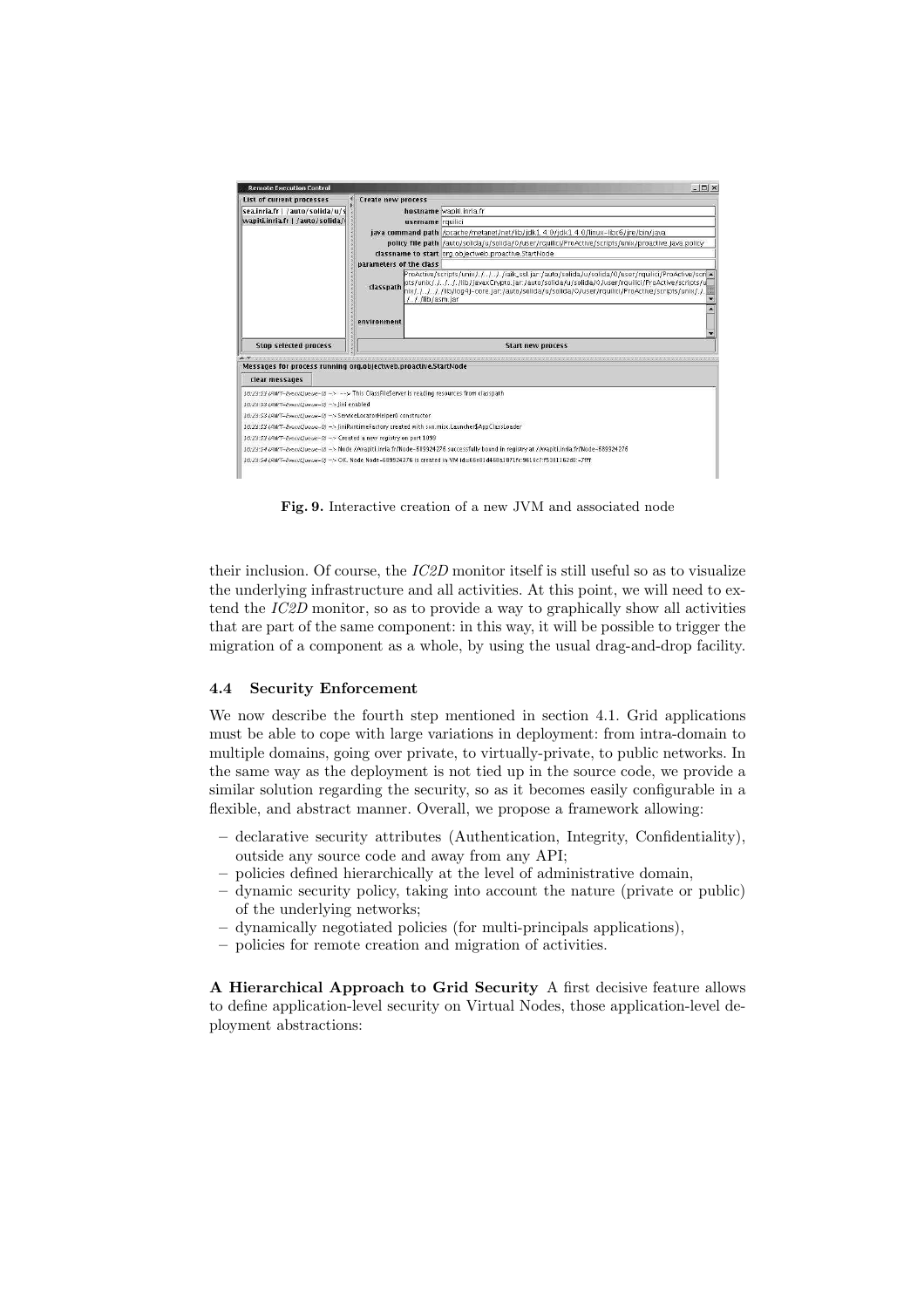#### Definition 1. Virtual Node Security

Security policies can be defined at the level of Virtual Nodes. At execution, that security will be imposed on the Nodes resulting from the mapping of Virtual Nodes to JVMs, and Hosts.

As such, virtual nodes are the support for intrinsic application level security. If, at design time, it appears that a process always requires a specific level of security (e.g. authenticated and encrypted communications at all time), then that process should be attached to a virtual node on which those security features are imposed. It is the designer responsibility to structure his/her application or components into virtual node abstractions compatible with the required security. Whatever deployment occurs, those security features will be maintained.

The second decisive feature deals with a major Grid aspect: deploymentspecific security. The issue is actually twofold:

- 1. allowing organizations (security domains) to specify general security policies,
- 2. allowing application security to be specifically adapted to a given deployment environment.

Domains are a standard way to structure (virtual) organizations involved in a Grid infrastructure; they are organized in a hierarchical manner. They are the logical concept allowing to express security policies in a hierarchical way.

#### Definition 2. Declarative Domain Security

Fine grain and declarative security policies can be defined at the level of Domains. A Security Domain is a domain to which a certificate and a set of rules are associated.

This principle allows to deal with the two issues mentioned above:

(1) the administrator of a domain can define specific policy rules that must be obeyed by the applications running within the domain. However, a general rule expressed inside a domain may prevent the deployment of a specific application. To solve this issue, a policy rule can allow a well-defined entity to weaken it. As we are in a hierarchical organization, allowing an entity to weaken a rule means allowing all entities included to weaken the rule. The entity can be identified by its certificate;

(2) a Grid user can, at the time he runs an application, specify additional security based on the domains being deployed onto, directly in his deployment descriptor for those domains.

Finally, as active objects are active and mobile entities, there is a need to specify security at the level of such entities.

# Definition 3. Active Object Security

Security policies can be defined at the level of Active Object. Upon migration of an activity, the security policy attached to that object follows.

In open applications, e.g. several principals interacting in a collaborative Grid application, a JVM (a process) launched by a given principal can actually host an activity executing under another principal. The principle above allows to keep specific security privileges in such case. Moreover, it can also serve as a basis to offer, in a secure manner, hosting environments for mobile agents.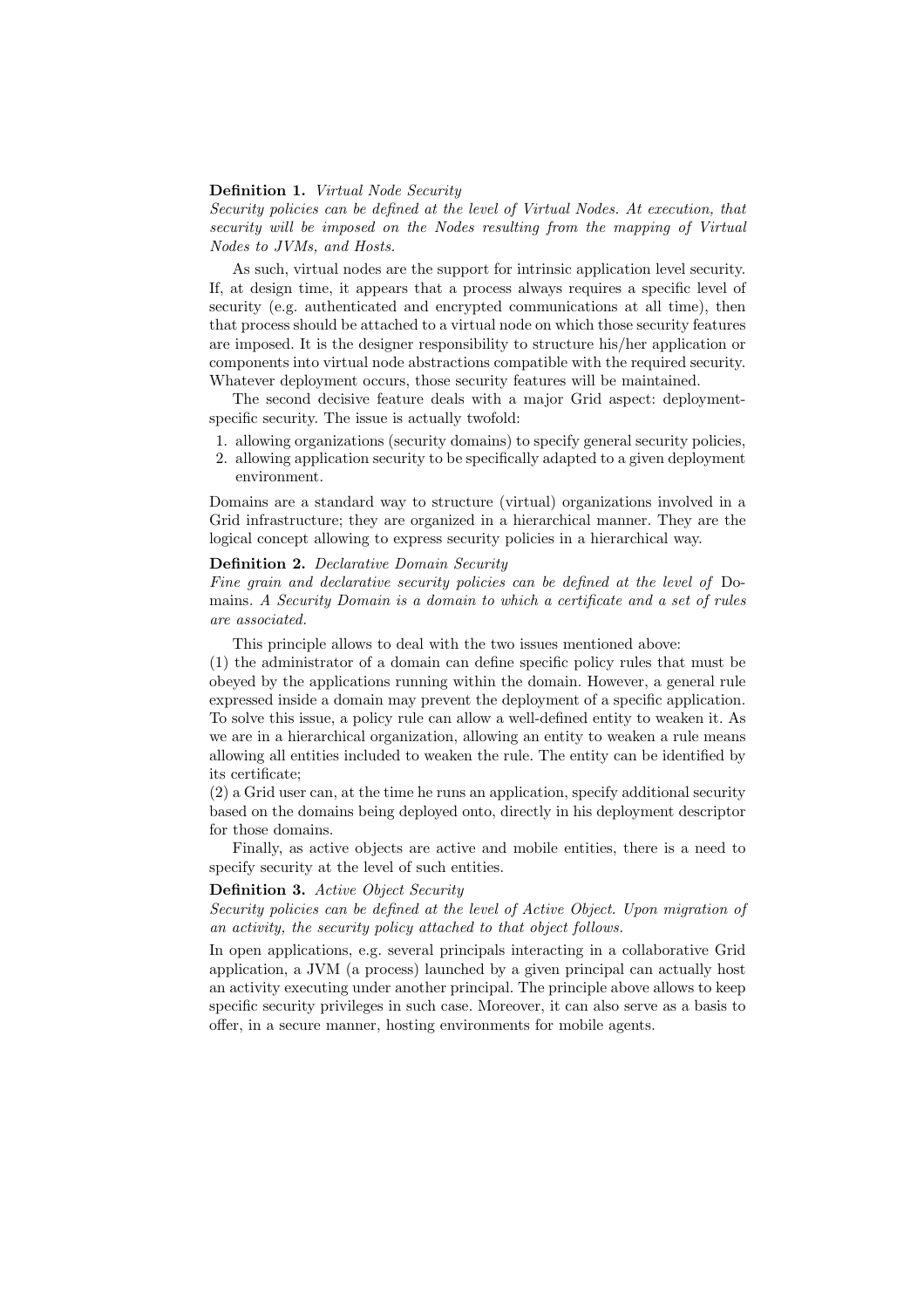Interactions Definition Security policies are able to control all the *inter*actions that can occur when deploying and executing a multi-principals Grid application. With this goal in mind, interactions span over the creation of processes (JVM in our case), to the monitoring of activities (ActiveObjects) within processes, including of course the communications. Here is a brief description of those interactions:

- JVMCreation (JVMC): creation of a new JVM process
- NodeCreation (NC): creation of a new Node within a JVM (as the result of Virtual Node mapping)
- CodeLoading (CL): loading of bytecode within a JVM
- ActiveObjectCreation (AOC): creation of a new activity (active object) within a Node
- ActiveObjectMigration (AOM): migration of an existing activity object to a Node
- Request (Q), Reply (P): communications, method calls and replies to method calls
- Listing (L): list the content of an entity; for Domain/Node provides the list of Node/Active Objects, for Active Object allows to monitor its activity.

One must be able to express policies in a rather declarative manner. The general syntax to provide security rules, to be placed within security policy files attached to applications (for instance, see the security tag within the deployment descriptor), is the following:

```
Entity[Subject] -> Entity [Subject]
                              : Interaction # [SecurityAttributes]
```
Being in a PKI infrastructure, the subject is a certificate, or credential. Other "elements" (Domain, Virtual Node, Object) are rather specific to Grid applications and, in some cases, to the object-oriented framework. An "entity" is an element on which one can define a security policy. "Interaction" is a list of actions that will be impacted by the rule. Finally, security attributes specify how, if authorized, those interactions have to be achieved.

In order to provide a flavor of the system, we consider the following example.

#### Domain[inria.fr] -> Domain[ll.cnrs.fr] : Q,P # [+A,+I,?C]

The rule specifies that between the domain *inria.fr* (identified by a specific certificate) and the parallel machine  $ll.cnrs.fr$ , all communications (reQuests, and rePlies) are authorized, they are done with authentication and integrity, confidentiality being accepted but not required.

Security Negotiation As a Grid operates in decentralized mode, without a central administrator controlling the correctness of all security policies, these policies must be combined, checked, and negotiated dynamically.

During execution, each activity (Active Object) is always included in a Node (due to the Virtual Node mapping) and at least in one Domain, the one used to launch a JVM  $(D_0)$ . Figure 10 hierarchically represents the security rules that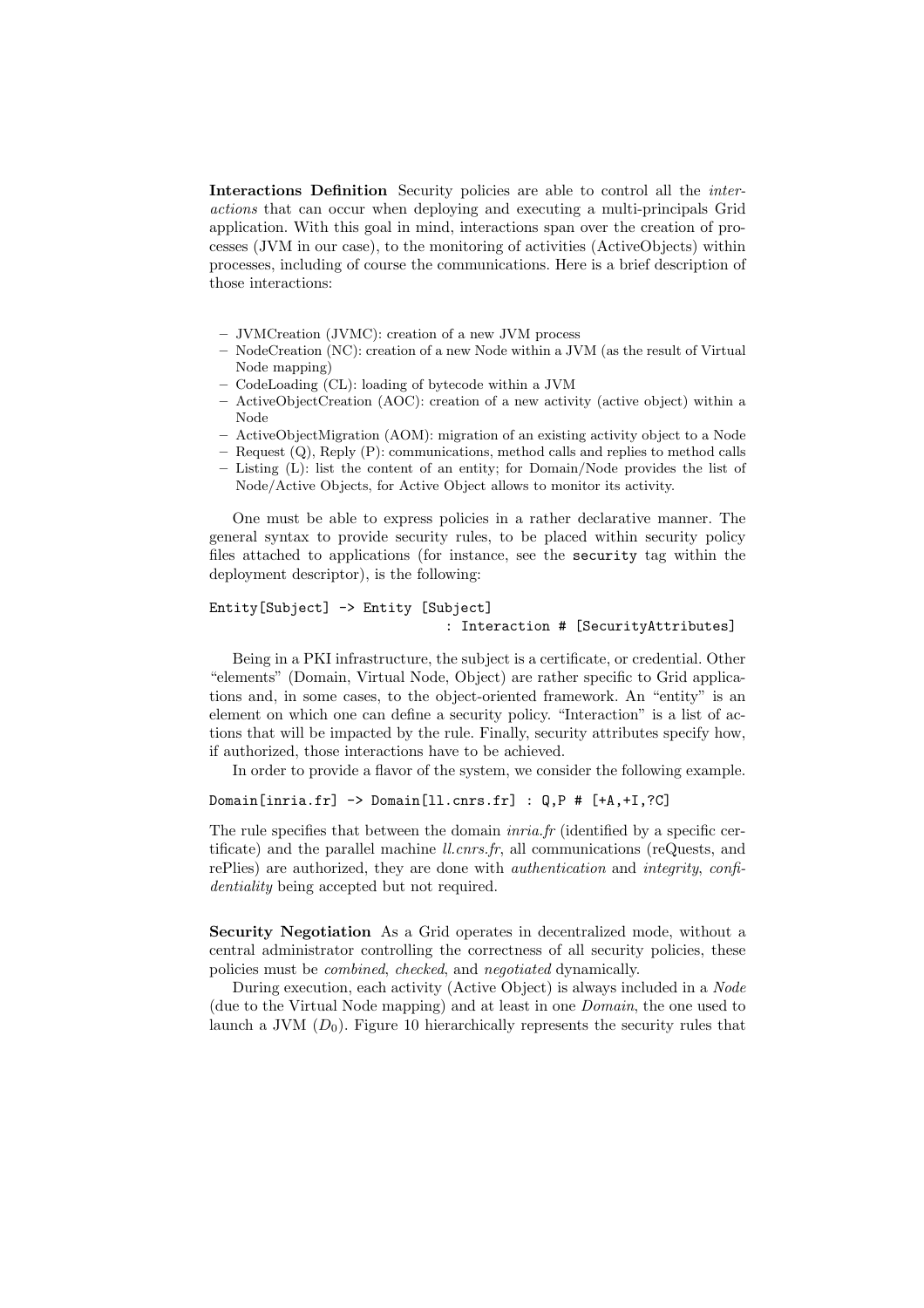

Fig. 10. Hierarchical security levels

can be activated at execution: from the top, hierarchical domains  $(D_n$  to  $D_0)$ , the virtual node policy (VN), and the Active Object (AO) policy. Of course, such policies can be inconsistent, and there must be clear principles to combine the various sets of rules.

There are three main principles: (1) choosing the most specific rules within a given domain (as a single Grid actor is responsible for it), (2) an interaction is valid only if all levels accept it (absence of weakening of authorizations), (3) the security attributes retained are the most constrained based on a partial order (absence of weakening of security). Before starting an interaction, a negotiation occurs between the two entities involved.

In large scale Grid applications, migration of activities is an important issue. The migration of Active Objects must not weaken the security policy being applied. When an active object migrates to a new location, three cases may happen :

- the object migrates to a node belonging to the same virtual node and included inside the same domain. In this case, all already negotiated sessions remain valid.
- the object migrates to a known node (created during the deployment step) but which belongs to another virtual node. In this case, all already negotiated sessions can be invalid. This kind of migration imposes re-establishing the object policy, and upon a change, re-negotiating with interacting entities.
- The object migrates to an unknown node (not known at the deployment step). In this case, the object migrates with a copy of the application security policy. When a secured interaction will take place, the security system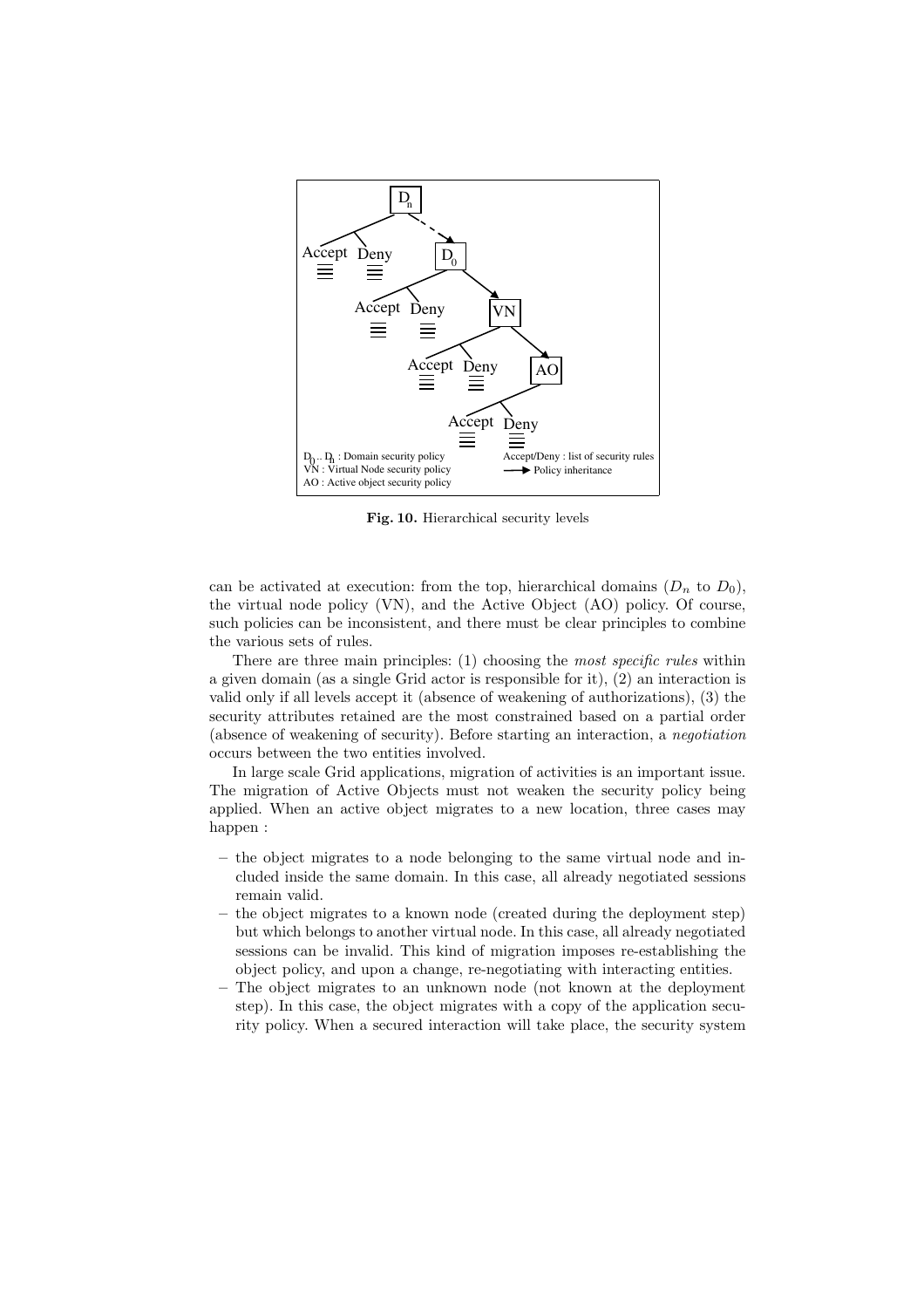retrieves not only the object's application policy but also policies rules attached to the node on which the object is to compute the policy.

# 5 Conclusion and Perspectives

In summary, the essence of our proposition, presented in this paper, is as follows: a distributed object oriented programming model, smoothly extended to get a component based programming model (in the form of a 100% Java library); moreover this model is "grid-aware" in the sense that it incorporates from the very beginning adequate mechanisms in order to further help in the deployment and runtime phases on all possible kind of infrastructures, notably secure grid systems. This programming framework is intended to be used for large scale grid applications. For instance, we have succeeded to apply it for a numerical simulation of electromagnetic waves propagation, a non embarrassingly parallel application [21], featuring visualization and monitoring capabilities for the user. To date, this simulation has successfully been deployed on various infrastructures, ranging from interconnected clusters, to an intranet grid composed of approximatively 300 desktop machines. Performances compete with a previous existing version of the application, written in Fortran MPI. The proposed object-oriented approach is more generic and features reusability (the component-oriented version is under development, which may further add dynamicity to the application), and the deployment is very flexible.

We are conducting further works in several but complementary directions that are needed in grid computing, mainly:

- checkpointing and message logging techniques are in the way of being incorporated into the ProActive library. Indeed, we will as such be able to react to versatility of machines and network connections, without having to restart all the application components. Several similar works are under way ([22] for instance). The original difficulty we are faced with, is that it is possible to checkpoint the state of an active object only at specific points: only between the service of two requests (for the same reason which explains why the migration of active objects is weak). Nevertheless, we provide an hybrid protocol combining communication induced checkpointing and message logging techniques, which is adapted to the non-preemptibility of processes. This protocol ensures strong consistency of recovery lines, and enables a fully asynchronous recovery of the distributed system after a failure.
- $-$  *ProActive* components that wrap legacy codes, and in particular, parallel (MPI) native codes, are being defined and implemented (see [23] for related approaches). Of course, the design aims at enabling such components to interact with 100% ProActive components.

Overall, we target numerical code coupling, combination of numerical simulations and visualization, collaborative environments in dedicated application domains (see [24]), etc. The aim is to use our grid component model as a software bus for interactions between some or all of the grid components.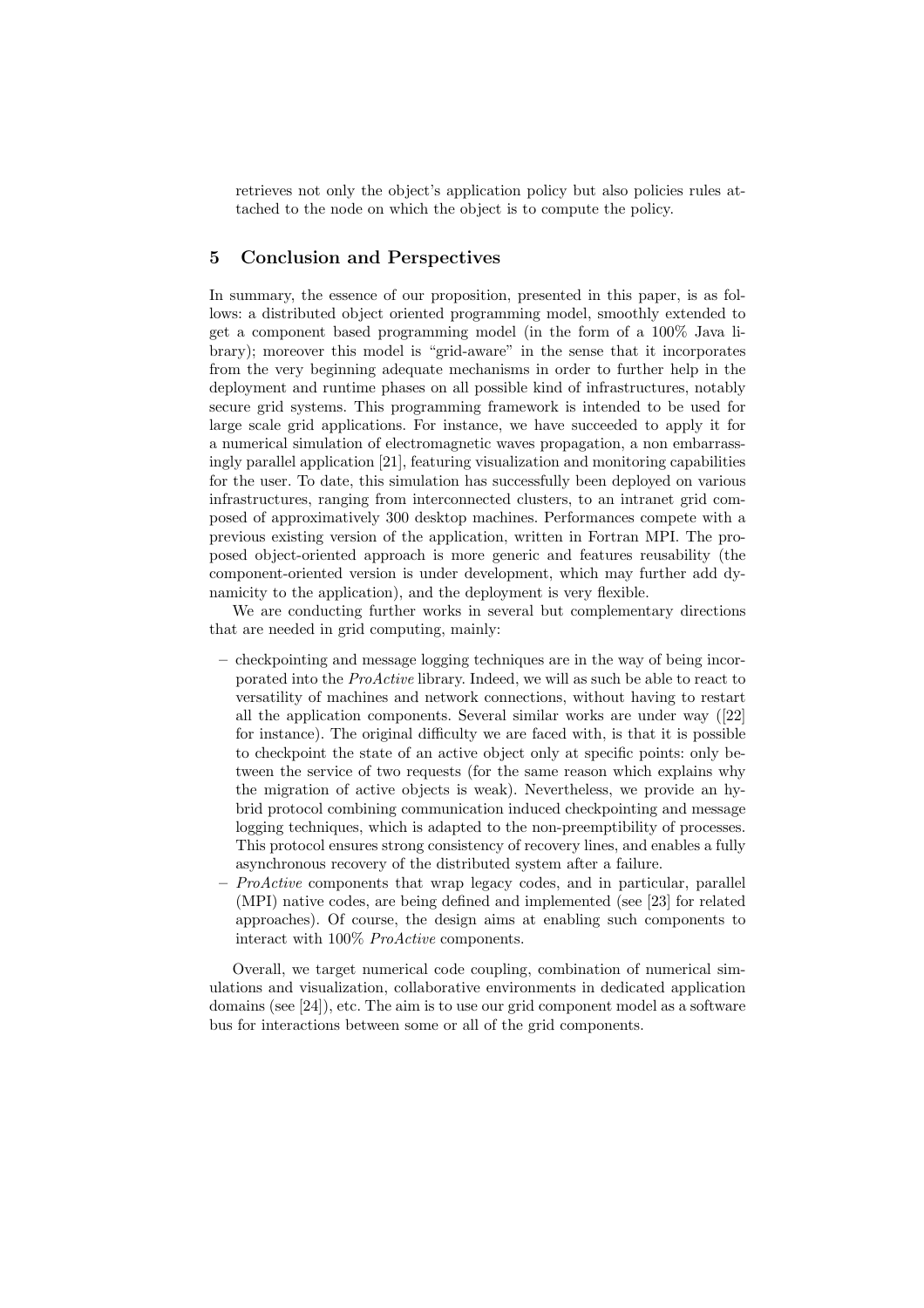Indeed, the presented approach does not specifically target high-level tools appropriate for scientists or engineers who may not have a computer science background. In this respect, our objective is to succeed to incorporate the IC2D tools suite into grid portals, such as the Alliance portal [25]. An other complementary on going work for this class of users is to enable *ProActive* components to be published as web services (and enable those web service enabled components interact using SOAP). Notice that it does not prevent a service to be implemented as one or several hierarchical ProActive components, i.e. as the result of a recursive composition of 100% *ProActive* components, internally interacting only through ProActive. Then, within such portals, end-users could rely on workflow languages such as WSFL or BPEL4WS to compose applications by simply integrating some of the published components at a coarse-grain level.

In this way, those coarse-grain web service enabled components could provide the usual service-oriented view most users are familiar with. But as those instanciated components may use stateful resources, encompass possibly complex compositions of activities and data, we claim that the object and component oriented programming model we propose is adequate to 'internally' program and deploy those hierarchical components.

## References

- 1. Baude, F., Caromel, D., Huet, F., Mestre, L., Vayssière, J.: Interactive and Descriptor-based Deployment of Object-Oriented Grid Applications. In: 11th IEEE International Symposium on High Performance Distributed Computing. (2002) 93– 102
- 2. Attali, I., Caromel, D., Contes, A.: Hierarchical and declarative security for grid applications. In: 10th International Conference On High Performance Computing, HIPC. Volume 2913., LNCS (2003) 363–372
- 3. Baduel, L., Baude, F., Caromel, D.: Efficient, flexible, and typed group communications in java. In: Joint ACM Java Grande - ISCOPE 2002 Conference, ACM Press (2002) 28–36
- 4. Baude, F., Caromel, D., Morel, M.: From distributed objects to hierarchical grid components. In: On The Move to Meaningful Internet Systems 2003: CoopIS, DOA, and ODBASE - OTM Confederated International Conferences, CoopIS, DOA, and ODBASE 2003. Volume 2888., LNCS (2003) 1226–1242
- 5. Bruneton, E., Coupaye, T., Stefani, J.B.: Recursive and dynamic software composition with sharing. In: Proceedings of the 7th ECOOP International Workshop on Component-Oriented Programming (WCOP'02). (2002)
- 6. Bruneton, E., Coupaye, T., Stefani, J.B.: Fractal web site. http://fractal. objectweb.org (2003)
- 7. Gannon, D., Bramley, R., Fox, G., Smallen, S., i, A.R., Ananthakrishnan, R., Bertrand, F., Chiu, K., Farrellee, M., indaraju, M.G., Krishnan, S., Ramakrishnan, L., Simmhan, Y., Slominski, A., Ma, Y., Olariu, C., Rey-Cenvaz, N.: Programming the Grid: Distributed Software Components, P2P and Grid Web Services for Scientific Applications. Cluster Computing 5 (2002)